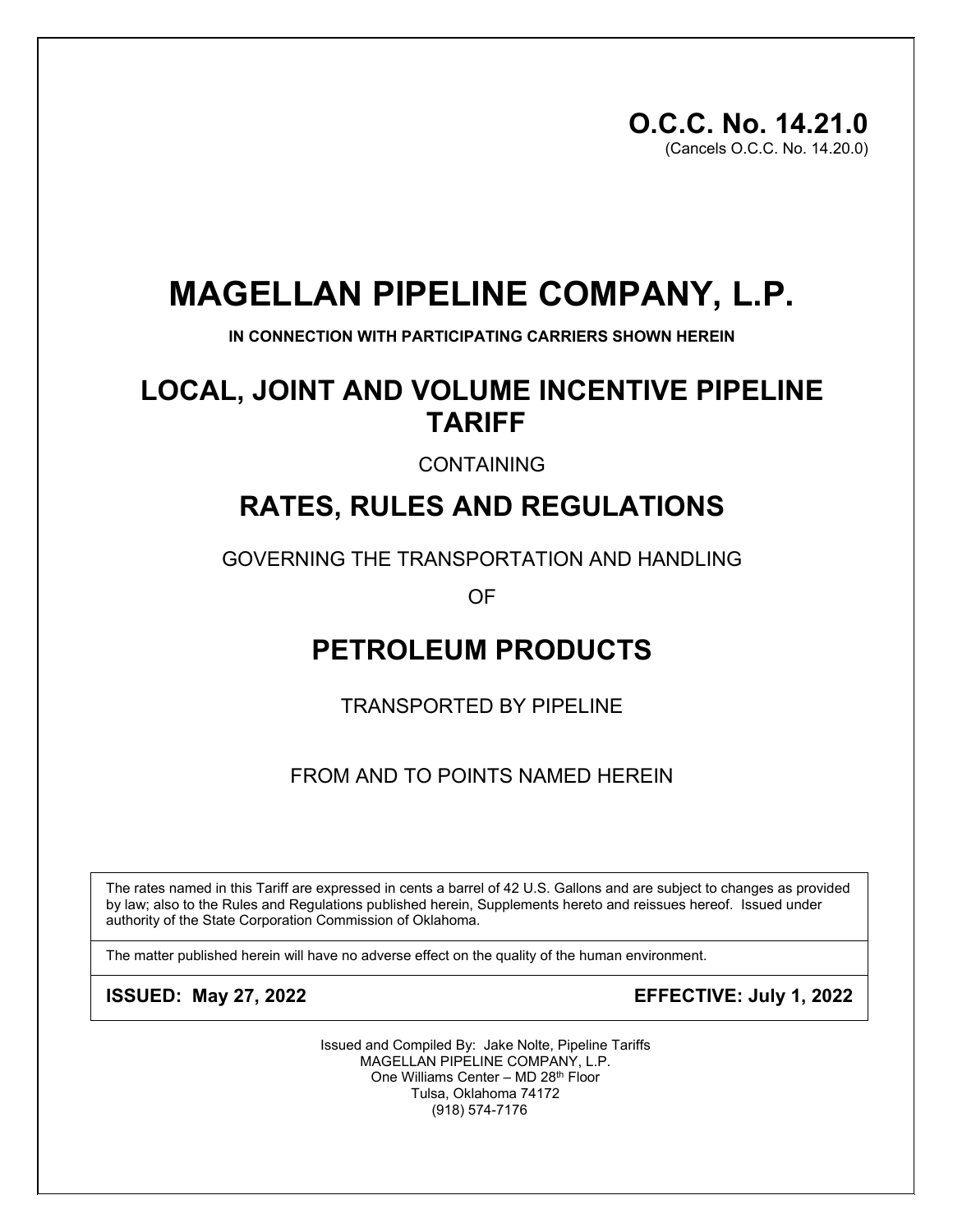## **FORMAT OF TARIFF**

For information only. The application of this tariff is governed by the rules, regulations, terms, and conditions set forth elsewhere herein and not by this "Format".

This tariff is divided into four basic parts. The first of these consists of preliminary matter including an alphabetical table of contents, an alphabetical list of Origin points, and an alphabetical list of Destinations.

The second basic part of the tariff is **SECTION NO. 1, GENERAL RULES AND REGULATIONS**, which contains all generally applicable rules and regulations. Section No. 1 is further subdivided as follows:

## **Tariff Reissue and Supplementation**

This subsection explains methods of supplementing, canceling, or reissuing tariff matter. It is exceedingly important that all effective supplements to this tariff be referred to for correct interpretation of the tariff.

## **Commodity Description and Measurement**

This subsection describes commodities to be transported together with methods of measurement defined.

#### **Pre-shipment Requirements and Procedures**

This subsection sets forth requirements and procedures of which knowledge is essential prior to tendering Petroleum Products for shipment.

#### **Transportation Services and Related Requirements**

This subsection describes the line haul services provided by the Carriers.

#### **Terminaling Services and Related Requirements**

This subsection describes the various terminal services which the Carriers perform and the charges therefore, if any.

#### **Special and Ancillary Services and Related Requirements**

This subsection describes all special or ancillary services offered by the Carriers and the charges therefore, if any.

#### **Liability and Claim Settlement**

The final subsection of Section No. 1 contains items, which set forth Carriers' limits of liability and time requirements for filing claims, and suits to satisfy legal requirements.

The third basic part of the tariff is **SECTION NO. 2, LOCAL, JOINT AND VOLUME INCENTIVE RATES**, which catalogs all rates from applicable Origins to all applicable Destinations. On the whole, no distinction is made between local rates, that is, those movements which are transported exclusively on the lines of MPL, and joint rates, those in which the lines of two or more Carriers are involved.

Particular note should be made of the application of the rate items for differing Petroleum Products as outlined (a) by various reference marks and (b) at the beginning of Section No. 2.

Section No. 2 also contains the Rates, Rules and Regulations, which apply to the Volume Incentive Program.

The last basic section of the tariff is **SECTION NO. 3**, which contains an explanation of abbreviations and reference marks found throughout the tariff and routing instructions.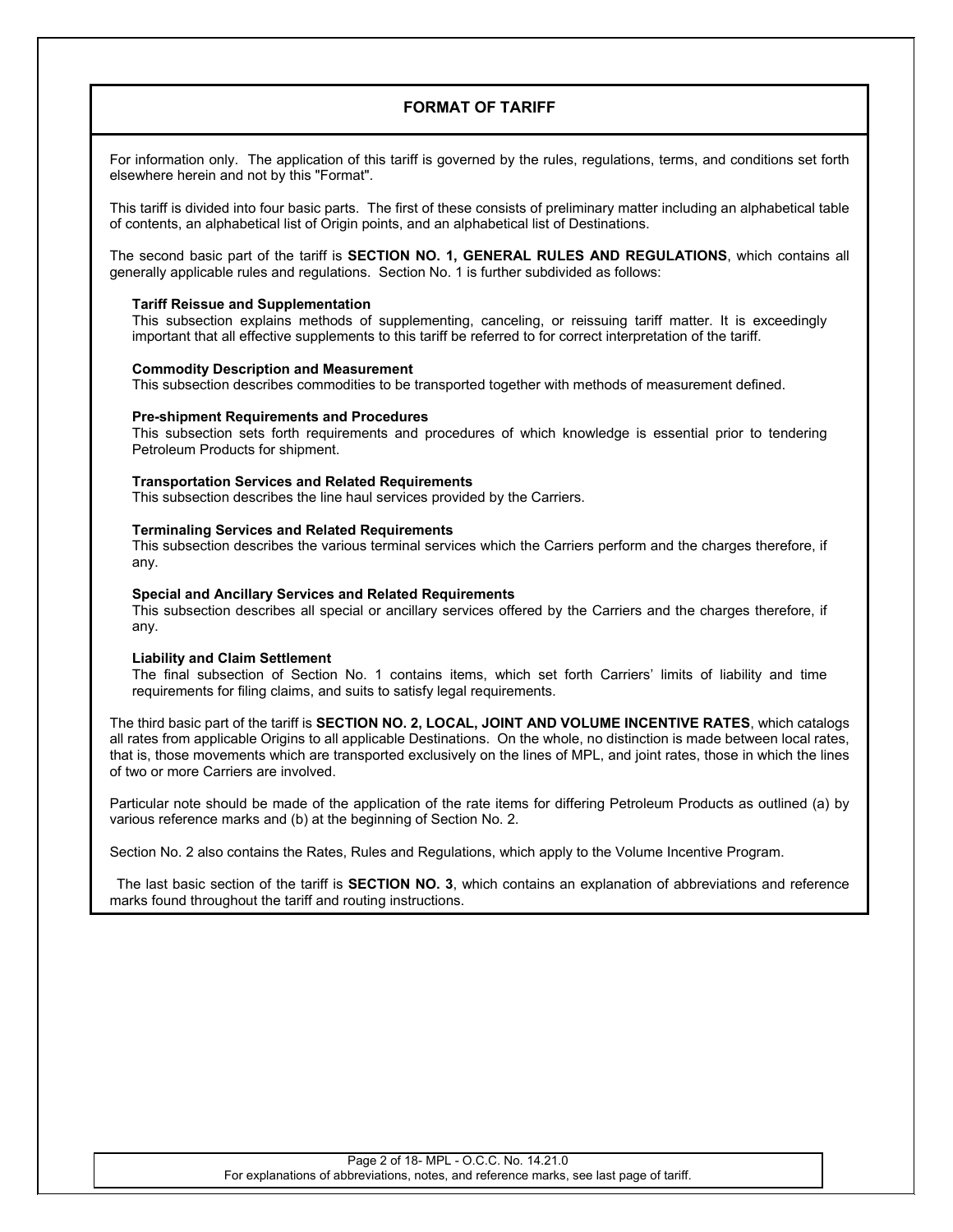| <b>TABLE OF CONTENTS</b>                             |                 |           |  |
|------------------------------------------------------|-----------------|-----------|--|
| <b>SUBJECT</b>                                       | <b>ITEM NO.</b> | PAGE NO.  |  |
| Abbreviations, Explanation of                        |                 | 18        |  |
| Acceptance Free from Liens and Charges               | 55              | 6         |  |
| Application of Rates From or To Intermediate Points  | 105             | 9         |  |
| Application of Tariff, General                       |                 | 4         |  |
| Claims: Time for Filing                              | 165             | 11        |  |
| Commodity                                            | 35              | 5         |  |
| <b>Communication Facilities</b>                      | 150             | 10        |  |
| <b>Corrosion Inhibitors</b>                          | 60              | 6         |  |
| <b>Definitions</b>                                   | $\overline{a}$  | 4         |  |
| Delivery to Destination                              | 125             | 10        |  |
| Demurrage Charges                                    | 135             | 10        |  |
| Duty of Carrier                                      | 155             | 11        |  |
| Facilities Required at Origin and Destination        | 65              | 6         |  |
| <b>Filtration and Special Testing Service</b>        | 120             | 9         |  |
| <b>Format of Tariff</b>                              | $\overline{a}$  | 2         |  |
| High RVP Unleaded Gasoline                           | 142             | 10        |  |
| Identity of Shipment                                 | 110             | 9         |  |
| Interchange Points                                   |                 | 18        |  |
| <b>Liability of Carrier</b>                          | 160             | 11        |  |
| Local and Joint Rates Section                        | $206 - 225$     | 12        |  |
| Method of Canceling Items                            | 5               | 4         |  |
| Method of Denoting Reissued Matter in Supplements    | 10              | 5         |  |
| Minimum Consignment                                  | 95              | $8-9$     |  |
| Minimum Shipment                                     | 90              | 8         |  |
| Minimum Delivery From Carrier's Terminal Facilities  | 130             | 10        |  |
| <b>Participating Carriers</b>                        | --              | 18        |  |
| Payment of Transportation and Other Charges          | 70              | 7         |  |
| Petroleum Products Defined                           | 20              | 5         |  |
| Pipeage Contracts Required                           | 85              | 8         |  |
| <b>Products Acceptance Specifications</b>            | 25              | 5         |  |
| <b>Proration of Pipeline Capacity</b>                | 50              | 6         |  |
| Pump Over Charge                                     | 245             | 12        |  |
| Reconsignment                                        | 100             | 9         |  |
| Reference to Items, Notes, Rules, etc.               | 15              | 5         |  |
| Reference Marks, Explanation of                      | --              | 18        |  |
| Routing Instructions                                 | --              | 18        |  |
| <b>Scheduling of Shipments</b>                       | 45              | 6         |  |
| <b>Special Handling Services</b>                     | 140             | 10        |  |
| Spill Compensation Acts and Regulations, Charges for | 145             | 10        |  |
| Tax Registration                                     | 80              | 8         |  |
| Terminaling Services, MPL Co.                        | 115             | 9         |  |
| <b>Testing and Measuring</b>                         | 40              | 5         |  |
| Ten-Year Incentive Program and Rates                 | 265 - 266       | 15-17     |  |
| Two-Year Incentive Program and Rates                 | 240 - 241       | $13 - 14$ |  |
| Volume Corrections and Tender Deductions             | 30              | 5         |  |
| Withdrawals From Carrier's Terminal Facilities       | 75              | $7 - 8$   |  |

Г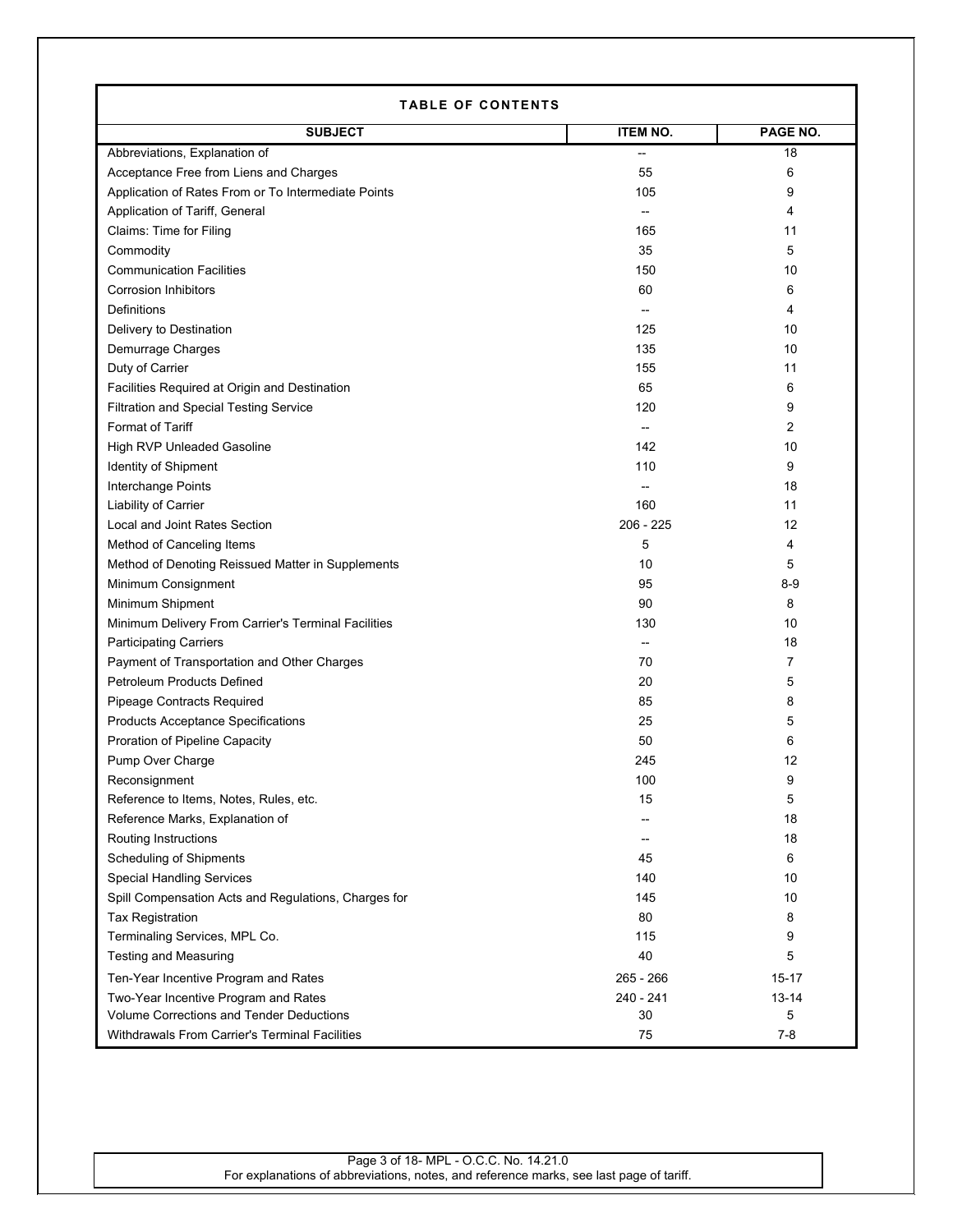# **SECTION NO. 1 - GENERAL RULES AND REGULATIONS**

## **GENERAL APPLICATION OF TARIFF**

Petroleum Products will be transported, terminated and/or handled through Carrier's facilities only as provided for in these rules and regulations.

## **DEFINITIONS**

**"ATLAS"** means Automated Transportation Logistics Activity System. **ATLAS** is a computerized information system to which all Shippers have access upon request. **ATLAS** enables Shippers to nominate and release product and to monitor and coordinate the movement of Petroleum Products while on Carrier's system.

**"Barrel**" as used herein shall consist of forty-two (42) United States gallons at sixty (60) degrees Fahrenheit.

**"Carrier**" means and refers to Magellan Pipeline Company, L.P. and other Carriers participating herein.

**"Consignee"** means and refers to the party having ownership of product transferred to them.

**"Consignor"** means the party, which tendered Petroleum Products to Carrier.

**"Destination**" means the facility at which Carrier delivers Petroleum Products out of Carrier's pipeline.

**"Inventory Owner**" means and refers to the party, either Shipper or Consignee, holding title to product(s) in Carrier's facilities.

**"Minimum Allocation**" means the minimum level of Open Stock Petroleum Product inventory required in order for an Inventory Owner to maintain active withdrawal privileges at Carrier's terminal facilities.

**"Open Stock Petroleum Product**" means the commodity grades of Petroleum Products, as defined by Item 20 that the Carrier transports under Open Stock Status.

**"Open Stock Status"** means that a Shipper may withdraw at a Carrier Destination the same quantity of the Petroleum Product which Carrier is receiving at a Carrier Origin from Shipper on the same day if both Shipper's and Carrier's inventories are sufficient as stated in Item 75.

**"Origin"** means the facility of Carrier at which Carrier receives Petroleum Products into Carrier's pipeline.

**"Origin Release"** means the written commitment of a Consignor to schedule a batch of Petroleum Products into Carrier's facilities.

**"Petroleum Products**" means the commodities more specifically defined in Item 20 and meeting the specifications referenced in Item 25.

**"Shipment Request"** represents a commitment by an established Shipper to receive Petroleum Product from an Origin point into the Carrier's system.

**"Shipper"** means the party who contracts with the Carrier for transportation and/or terminaling of Petroleum Products pursuant to the terms of this tariff.

**"Tender"** means an offer by a Shipper to a Carrier of a stated quantity of Petroleum Products from a specified Origin or Origins to a specified Destination or Destinations pursuant to the terms of this tariff.

**"Transit Time**" means the time a shipment would take to move from Origin to Destination.

## **TARIFF REISSUE AND SUPPLEMENTATION**

#### **ITEM 5 - METHOD OF CANCELING ITEMS**

As this tariff is supplemented, numbered items with letter suffixes cancel corresponding numbered items in the original tariff or in a supplement. Letter suffixes will be used in alphabetical sequence starting with A.

EXAMPLE - Item 60-A cancels Item 60; and Item 90-B cancels 90-A in a prior supplement, which, in turn, cancels Item 90.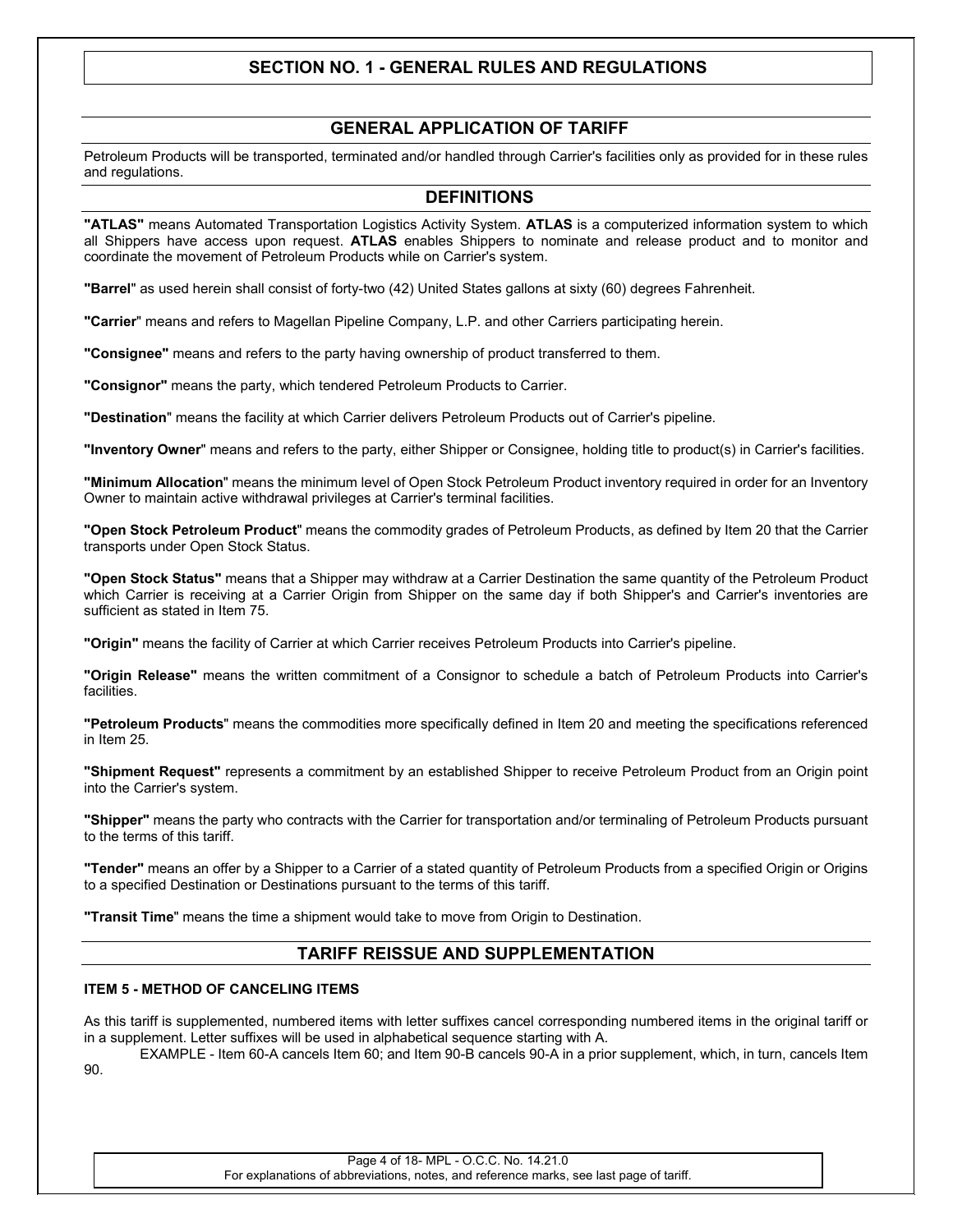## **ITEM 10 - METHOD OF DENOTING REISSUED MATTER IN SUPPLEMENTS**

Matter brought forward without change from one supplement to another will be designated as "Reissued" by a reference mark in the form of a square enclosing a number, the number being that of the supplement in which the reissued matter first appeared in its currently effective form. To determine the supplement's original effective date, refer to the explanation of reference marks in the supplement. For further details, consult the supplement in which the reissued matter first became effective.

## **ITEM 15 - REFERENCE TO ITEMS, NOTES, RULES, ETC.**

When reference is made in this tariff, and supplements hereof, to items, notes, rules, etc., such references are continuous and include supplements to and successive reissues of such items, notes, rules, etc.

## **COMMODITY DESCRIPTION AND MEASUREMENT**

## **ITEM 20 - PETROLEUM PRODUCTS DEFINED**

Where the term "Petroleum Products" is used herein, the same refers to:

JET FUELS - COMMERCIAL GASOLINE FEEDSTOCK

DIESEL FUEL DISTILLATES UNLEADED GASOLINES

## **ITEM 25 - PRODUCTS ACCEPTANCE SPECIFICATIONS**

Petroleum Products shall be accepted for transportation only when such Petroleum Products meet all required specifications as uniformly established by Carrier. All of the required specifications for Petroleum Products shall be issued from time to time in the manner and to the extent appropriate to facilitate the efficient and economical use and operation of the Carrier's facilities and to reasonably accommodate Shipper's needs for transportation.

## **ITEM 30 - VOLUME CORRECTIONS AND TENDER DEDUCTIONS**

SECTION A. In measuring the quantity of Petroleum Products received and delivered, correction shall be made from volume at actual or observed temperature to volume at sixty (60) degrees Fahrenheit.

SECTION B. A tender deduction of one-twentieth (1/20) of one (1) percent by volume will be made on the quantity of Petroleum Products accepted for transportation. Carrier will only be accountable for delivery of that quantity of Petroleum Products accepted for transportation after the tender deduction.

SECTION C. Product downgrades associated with handling multiple grades of distillate products that have varied sulfur levels will be allocated to shippers.

# **PRESHIPMENT REQUIREMENTS AND PROCEDURES**

## **ITEM 35 – COMMODITY**

Carrier is engaged exclusively in the transportation of Petroleum Products specified and described in Item 20 and therefore will not accept any other commodities for transportation. No petroleum products will be received for transportation except good merchantable petroleum products of substantially the same kind and quality as that being currently transported through the same facilities for other Shippers. Consignor and Shipper warrant to Carrier that any petroleum products tendered to Carrier conform with the specifications for such products and are merchantable. Petroleum products of substantially different grade or quality will be transported only in such quantities and upon such terms and conditions as Carrier and Shipper may agree.

## **ITEM 40 - TESTING AND MEASURING**

Petroleum products shall be accepted for transportation only when such products meet all required specifications as uniformly established by Carrier found at the public website [www.magellanlp.com/WhatWeDo/ProductSpecs.aspx](http://www.magellanlp.com/WhatWeDo/ProductSpecs.asp) or upon request. Demonstration of conformance with the product specifications shall be made through the submission of a Certificate of Analysis that accurately represents the product characteristics. Accuracy of the Certificate of Analysis is the sole responsibility of the party who establishes the Origin Release. Costs associated with handling, distribution, and disposal of products that enter the system that do not meet the product specifications shall be borne entirely by the party who establishes the Origin Release.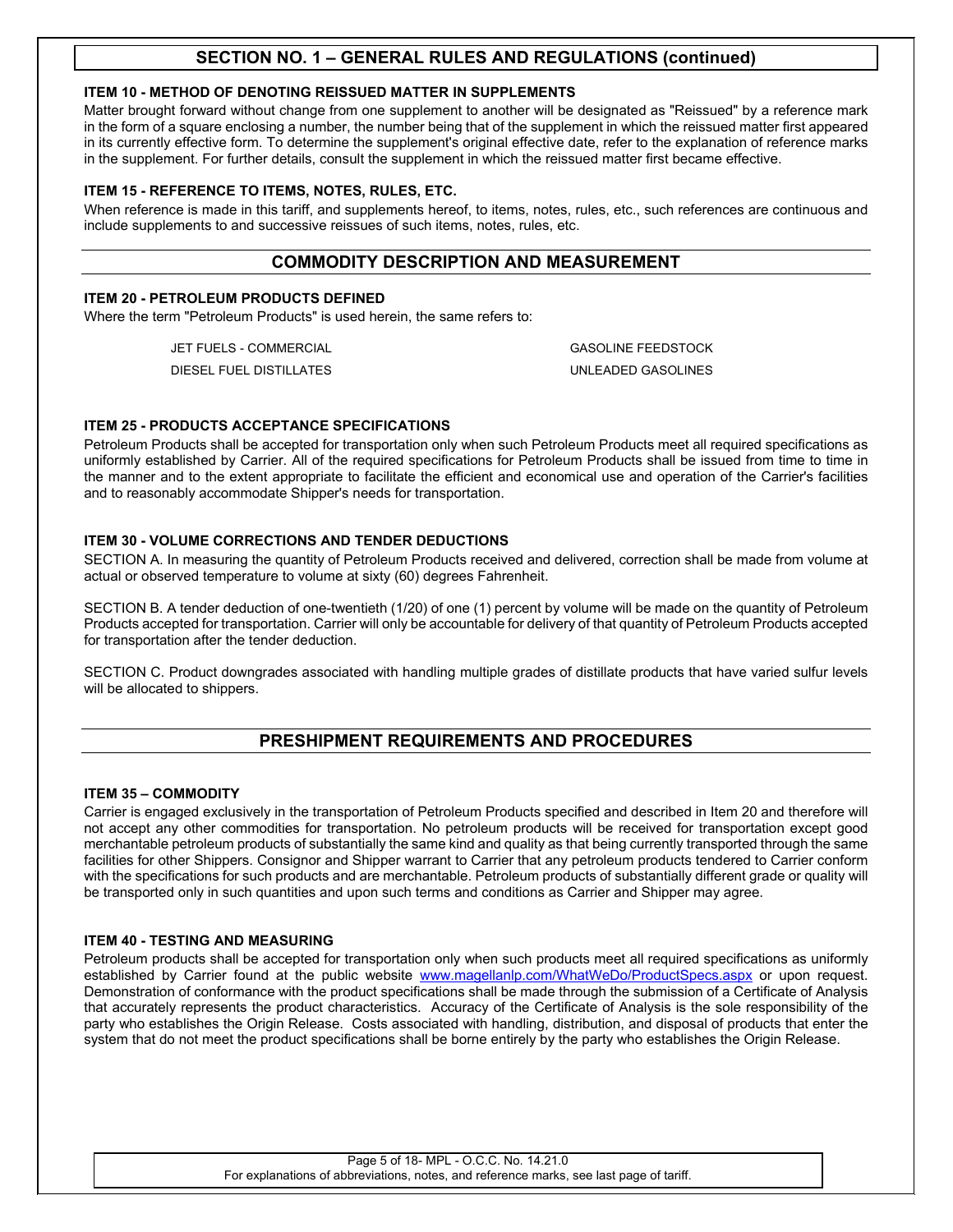## **ITEM 45 - SCHEDULING OF SHIPMENTS**

Petroleum Products shall be accepted for transportation at such time as Petroleum Products of the same specifications are currently being transported from point of Origin to a Destination or Destinations in accordance with schedules of shipments and consignments to be issued from time to time to each Consignor by the Carrier. Such schedules may be modified from time to time in the manner and to the extent reasonably desirable to facilitate the efficient and economical use and operation of the Carrier's facilities and to reasonably accommodate Consignor's needs for transportation. Shippers can distribute shipments to MPL Destinations by designating specific locations or by selecting automatic shipment distribution. Automatic shipment distribution is the distribution of Shippers' volumes on a system-wide basis to even out the day's supply based on historical weighted average loadings to all valid locations where the Shipper conducts business. Shippers may specify Destinations by Origin and Grade for automatic shipment distribution. Shippers may elect to utilize Carrier's "ATLAS" system to schedule shipments. Origin Releases and Shipment Requests should be completed fourteen (14) days before the scheduled entry date of product into Carrier's facilities. If an Origin Release or Shipment Request is not timely submitted, Carrier will handle in a manner to facilitate the efficient, economic use and operation of the Carrier's facilities and to reasonably accommodate Consignor's needs for transportation of product. MPL will provide a pump date for a completed nomination a minimum of seven (7) days prior to the release date.

## **ITEM 50 - PRORATION OF PIPELINE CAPACITY**

When the total volume of the various commodities offered for shipment on Carrier's facilities, in accordance with the procedures for scheduling of shipments, is greater than can be transported within the period covered by such schedules, then commodities offered by each Shipper, including any new Shipper, for transportation will be transported in such quantities and at such times, to the limit of Carrier's normal operating capacity, so as to avoid unjust discrimination or undue preference among Shippers and to fulfill requirements of governmental agencies.

System-wide pipeline operating capacity, as determined by Carrier will be allocated based on Inventory Owner's historical loadings at Carrier's facilities. An Inventory Owner's maximum inventory balance will be controlled using an allocation method, which will be based on the moving average of the Inventory Owner's daily rack deliveries for each Petroleum Product covering thirty (30) days.

A new Shipper [i.e., a Shipper without a loading history over the preceding twelve (12) months] shall be allocated capacity sufficient to permit a minimum shipment as defined in Item 90. All subsequent allocations of capacity shall be based on the loading history developed by the Shipper after Transit Time has elapsed in accordance with the inventory controls provisions of Item 75.

## **ITEM 55 - ACCEPTANCE FREE FROM LIENS AND CHARGES**

The Carrier shall have the right to reject any Petroleum Products when tendered for shipment which may be involved in litigation, the title of which may be in dispute, or which may be encumbered by lien or charge of any kind. Further, Carrier will require of the Shipper proof of his perfect and unencumbered title or a satisfactory indemnity bond.

## **ITEM 60 - CORROSION INHIBITORS**

Consignor may be required to inject oil-soluble corrosion inhibitor, approved by Carrier, in the Petroleum Products to be transported.

## **ITEM 65 - FACILITIES REQUIRED AT ORIGIN AND DESTINATION**

**SECTION A**. The Carrier will not provide storage facilities at points of Origin. Carrier will not provide storage or loading facilities at Destinations designated with an ‡. Petroleum Products will be accepted for transportation only when Consignor has provided equipment and facilities satisfactory to the Carrier and when Consignor or Consignee has ascertained from the Carrier or has furnished evidence satisfactory to the Carrier that there are adequate facilities at Destination, which are available for receipt of the shipment as it arrives without delay.

**SECTION B.** In the event Consignor or Consignee fails to provide adequate facilities at the Destination for receipt as provided in Section A hereof, Carrier shall have the right, on 24 hours notice, to divert or reconsign, subject to the rates, rules and regulations applicable from point of Origin to actual final Destination, or make whatever arrangements for disposition as are deemed appropriate to clear the Carrier's facilities, including the right of private sale for the best price reasonably obtainable. The Carrier may be a purchaser at such sale. Out of the proceeds of said sale, the Carrier shall pay itself all transportation and other applicable lawful charges and necessary expenses of the sale, and the expense of caring for and maintaining the Petroleum Products until disposed of; and the balance shall be held for whosoever may be lawfully entitled thereto.

#### Page 6 of 18- MPL - O.C.C. No. 14.21.0 For explanations of abbreviations, notes, and reference marks, see last page of tariff.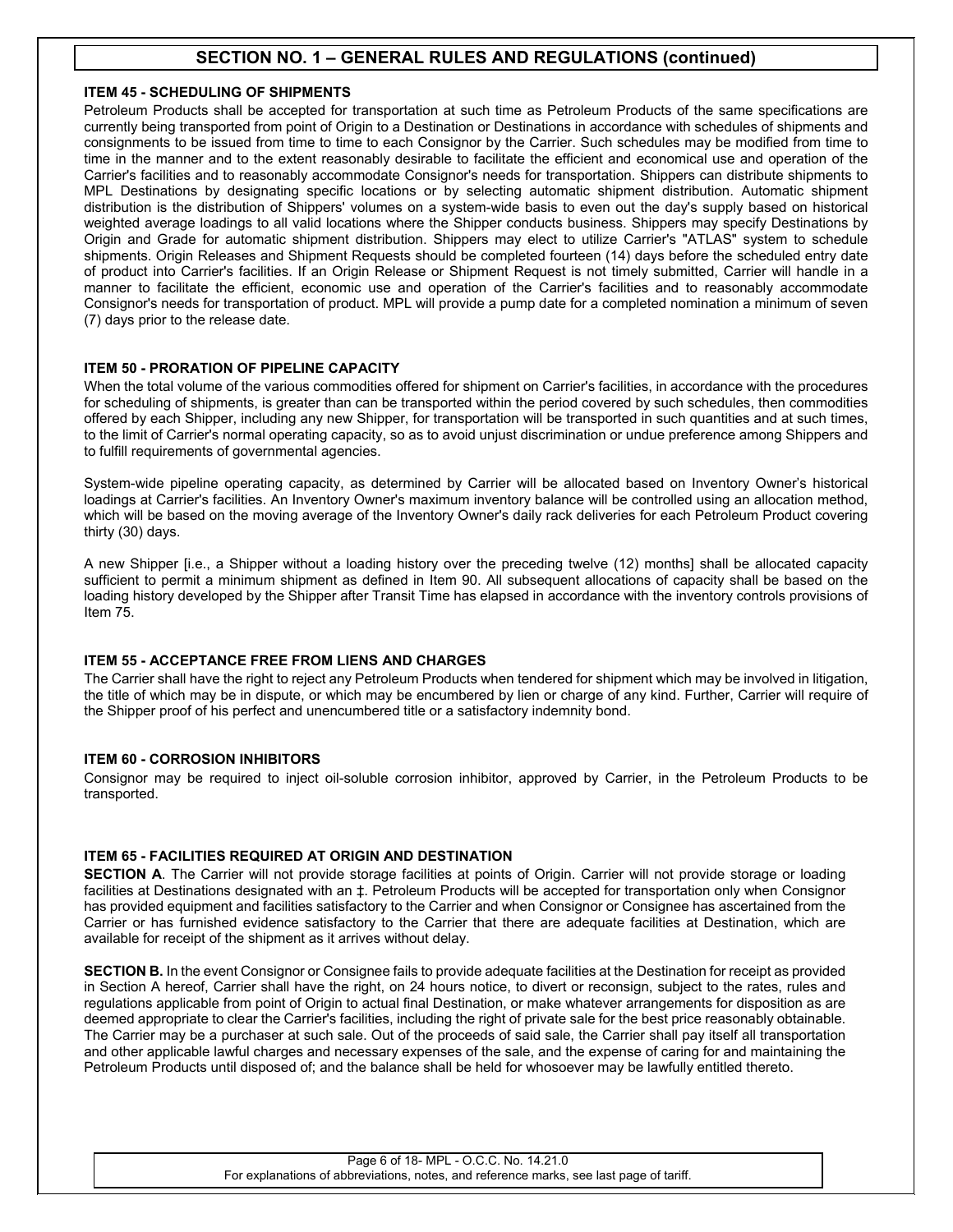## **ITEM 70 - PAYMENT OF TRANSPORTATION AND OTHER CHARGES**

The transportation and all other applicable lawful charges, except demurrage charges, accruing on Petroleum Products accepted for transportation shall be paid before release of Petroleum Products from the custody of Carrier. If required by Carrier, Shipper shall either prepay all such charges or furnish guaranty of payment satisfactory to Carrier. Petroleum Products accepted for transportation shall be subject to a carrier's lien, as provided by Article 7 of 12A Okla. Stat. (as such article may be amended from time to time), for all applicable, lawful charges.

If such charges are not paid by the due date stated on the invoice, the balance due on the entire past due balance (including principal and accumulated but unpaid finance charges) shall bear interest from that due date until paid in full at the rate equal to the lesser of one hundred twenty-five percent (125%) of the prime rate of interest charged by Citibank N.A., New York, New York as of the due date or the maximum finance charge rate allowed by law.

In addition to all other liens, statutory or otherwise, to which Carrier is entitled, and unless the following grant is expressly prohibited by the terms of one or more security agreements or credit agreements creating prior, perfected security interests in the hereinafter-defined Collateral, Shipper hereby grants to Carrier a first priority, continuous and continuing security interest in all of the following, whether now or hereafter existing or acquired, as collateral for the prompt and complete payment and performance of Shipper's Obligations (as defined below): (a) All Petroleum Products accepted by Carrier for transportation, terminaling, storage, or otherwise; (b) all other property of Shipper now in the possession of and at any time and from time to time hereafter delivered to Carrier or its agents; (c) all of Shipper's pre-payments, deposits, balances, and credits with, and any of its claims against, Carrier, at any time existing; and (d) all products and proceeds of any of the foregoing property in any form. The property described or referred to in subsections (a) through (c) above is collectively referred to as the "Collateral." This grant secures the following (collectively the "Obligations"): (a) all antecedent, current and future transportation, storage, terminaling, special, ancillary and other lawful charges arising under or related to this tariff or the contracts entered into in connection with this tariff; (b) the repayment of any amounts that Carrier may advance or spend for the maintenance, storage or preservation of the Collateral; (c) all amounts owed under any modifications, renewals or extensions of any of the foregoing obligations; and (d) all other amounts now or in the future owed by Shipper to Carrier, whether or not of the same kind or class as the other obligations owed by Shipper to Carrier. Shipper authorizes Carrier to file such financing statements or other documents necessary to perfect and maintain the security interest herein granted.

Upon a default by the Shipper under this tariff or the contracts entered into in connection with this tariff, Carrier may, without further notice, setoff (including by set off, offset, recoupment, combination of accounts, deduction, retention, counterclaim, or withholding across or within each or all of such tariff and contracts, collectively "Setoff") (a) any amounts owed by Carrier to the Shipper under any other agreements, instruments or undertakings between the Shipper and Carrier against (b) any amounts owed by the Shipper to Carrier under any other agreements, instruments or undertakings between the Shipper and Carrier. Carrier shall give the Shipper notice of any Setoff pursuant to this paragraph, as soon as practicable thereafter, provided that failure to give such notice shall not affect the validity of the Setoff.

This item shall be construed in accordance with and governed by the laws of the State of Oklahoma (including without limitation the Uniform Commercial Code, 12A Okla. Stat. § 1-101 et seq., as it may be amended from time to time), without regard to any choice of law rules which may direct the application of the laws of any other jurisdiction.

## **ITEM 75 - WITHDRAWALS FROM CARRIER'S TERMINAL FACILITIES**

If a Consignor ships and consigns to Destinations where the Carrier provides terminal facilities in accordance with the schedules of shipments furnished by the Carrier, Carrier may permit the Consignee to withdraw such consignments from Carrier's terminal beginning at any time after the acceptance of the shipment for transportation. In order for the Inventory Owner to immediately withdraw its inventory of Open Stock Petroleum Products, the Inventory Owner must maintain a minimum inventory balance, herein referred to as a Minimum Allocation. An Inventory Owner's Minimum Allocation is calculated by applying the Inventory Owner's percentage of overall demand from all Carrier's terminals for a specific Open Stock Petroleum Product against Carrier's system inventory required to maintain Open Stock Status for such Open Stock Petroleum Product. In no event will the calculation of an individual Inventory Owner's Minimum Allocation be less than the minimum inventory levels for each Open Stock Petroleum Product established by the Carrier for all Inventory Owners which are actively utilizing the Carrier's terminal facilities. Consignments in Carrier's system, which fulfill an Inventory Owner's Minimum Allocation, will be charged an initial transportation rate of **[I]** 177.71 163.47 cents per barrel. An Inventory Owner's Minimum Allocation requirement will be updated on the first (1st) day of every month based on the immediately preceding thirty (30) day period during which Open Stock Petroleum Product withdrawal privileges were in effect. Inventory Owners have until midnight of the seventh (7th) calendar day of every month to satisfy their Minimum Allocation obligation.

New Inventory Owners will be required to submit a loading forecast, which will be used to calculate an initial Minimum Allocation for each Open Stock Petroleum Product. A new Inventory Owner's withdrawals will be monitored during the first (1st) month and the associated Minimum Allocation may be adjusted by the Carrier, if necessary.

#### Page 7 of 18- MPL - O.C.C. No. 14.21.0 For explanations of abbreviations, notes, and reference marks, see last page of tariff.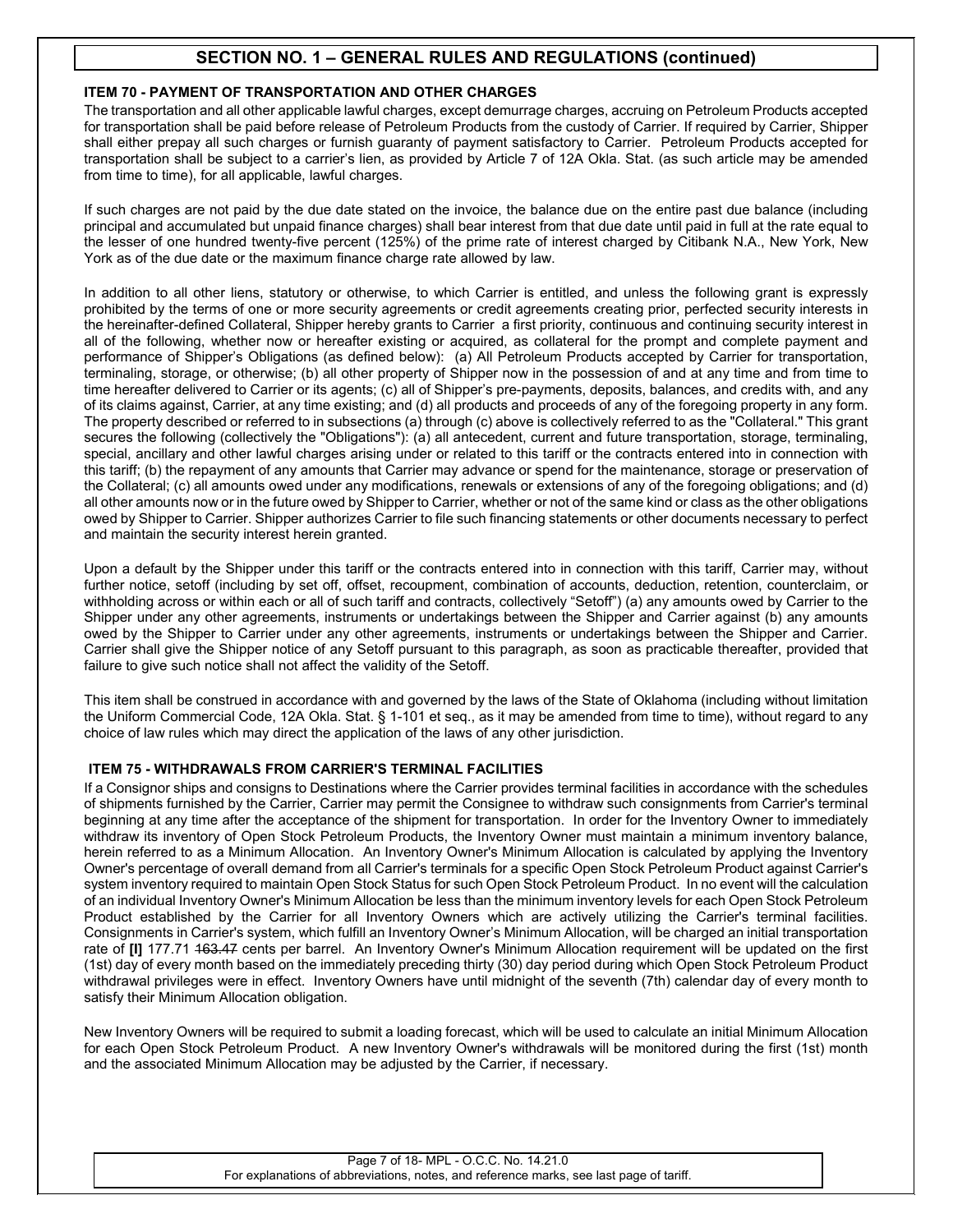## **ITEM 75 - WITHDRAWALS FROM CARRIER'S TERMINAL FACILITIES (continued)**

An Inventory Owner with an inventory balance less than its Minimum Allocation will be deemed inactive for a period of six (6) consecutive, full calendar months thereafter (the "Inactive Period") and will not without Carrier's express approval, be allowed to withdraw Open Stock Petroleum Product from Carrier's terminal facilities during the Inactive Period or afterward until the first (1st) day of the month following the month during which the Inventory Owner has provided sufficient inventory to meet its Minimum Allocation which was in effect immediately prior to the suspension of its withdrawal privileges. If an Inventory Owner thereafter fails or refuses to ship in accordance with the schedule of shipments furnished by the Carrier or fails to maintain its Minimum Allocation, Carrier may suspend, until further notice, Open Stock Status for such Inventory Owner.

Subject to Items 70 and 160, Minimum Allocation may be withdrawn from the system coincidental with the monthly adjustment to all Inventory Owners' Minimum Allocations after the seventh (7th) calendar day of the month following the month in which Carrier receives written notification of Inventory Owner's intent to discontinue shipments under this Item.

Subject to Items 70 and 160, Minimum Allocation may be withdrawn from the system coincidental with the monthly adjustment to all Inventory Owners' Minimum Allocations after the seventh  $(7<sup>th</sup>)$  calendar day of the month following the month in which Carrier receives written notification of Inventory Owner's intent to discontinue shipments under this Item.

Withdrawals of Non-Open Stock Petroleum Products from Carrier's terminal facilities will be permitted after the shipment has sustained its associated Transit Time from the shipment's Origin to Destination. In addition, Carrier may require Inventory Owner to maintain minimum inventory on Non-Open Stock products.

Inventory Owners shall be permitted to withdraw Petroleum Products at Carrier's terminals only if positive inventory is maintained at that location, regardless of the Inventory Owner's system-wide status. If an Inventory Owner's balance at a location reaches zero, rack deliveries can be suspended until the Inventory Owner replenished its product inventory at the location.

In case of events or circumstances which prevent or threaten to prevent normal transportation and delivery of consignments to a Destination or Destinations, Open Stock Status may be suspended or controlled as to all Inventory Owners at such Destination or Destinations until further notice. When Open Stock Status has been suspended as to any Inventory Owner at a Destination or Destinations, further withdrawals may not be made from a consignment until its physical delivery into terminal facilities at such Destination.

## **ITEM 80 - TAX REGISTRATION**

Consignors and Consignees shall be required to provide proof of registration with or tax exemption from the appropriate Federal and/or State tax authorities related to the collection and payment of fuels excise tax or other similar taxes, levies, or assessments. Failure of the Consignor and Consignee to do so shall not relieve the Consignor or Consignee from the obligation to pay any such tax, levy, or assessment. Any tax, levy, assessment, or other charge imposed by such authority against Carrier as the result of such failure shall be collected by Carrier under the provisions of Item 70.

## **ITEM 85 - PIPEAGE CONTRACTS REQUIRED**

Separate pipeage contracts in accordance with this Tariff and these regulations covering further details may be required of a Shipper before any duty to transport shall arise.

## **TRANSPORTATION SERVICES AND RELATED REQUIREMENTS**

## **ITEM 90 - MINIMUM SHIPMENT**

**SECTION A.** A shipment of 25,000 Barrels or more of Petroleum Products of the same required specifications only, shall be accepted for transportation at one point of Origin from one Consignor.

**SECTION B.** A shipment of not less than 5,000 Barrels of Petroleum Products of the same specifications only, shall be accepted for transportation at one point of Origin from one Consignor subject to delay until Carrier has accumulated at receiving point 25,000 Barrels of the same specifications from the same or other Consignors.

## **ITEM 95 - MINIMUM CONSIGNMENT**

**SECTION A.** A consignment of Petroleum Products of the same specifications may be made as provided in Section B herein to one Consignee at any Destination on the MPL system or any point directly intermediate thereto, or to any Destination on other pipe lines named in tariffs issued by or concurred in by MPL which are lawfully on file with the F.E.R.C. and/or State Commissions, subject to the rates, rules and regulations applicable from point of Origin to final Destination.

**SECTION B.** A consignment of Petroleum Products of the same specifications may be made as follows: 1) Except as otherwise provided, a minimum of 12,500 Barrels of the same product may be consigned to a Destination.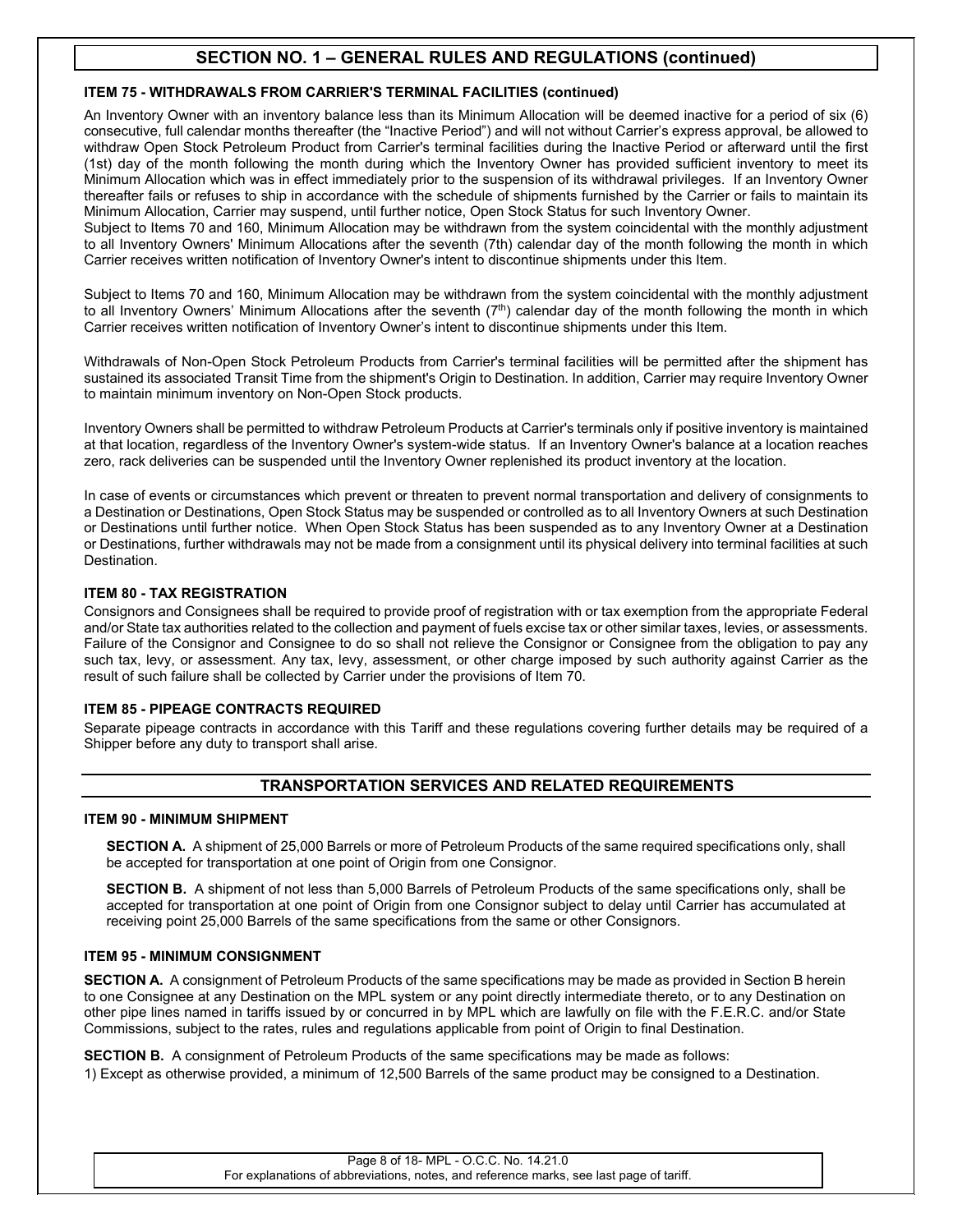## **ITEM 95 - MINIMUM CONSIGNMENT** (continued)

(2) Any quantity of barrelage may be consigned to a Destination provided that the Carrier can consolidate such consignment with other barrelage so that the total barrelage is 12,500 or more Barrels of the same specifications consigned to the same Destination by the same or other Consignors.

(3) Any quantity of barrelage may be consigned to a Destination provided that the Carrier can consolidate such consignment with other barrelage so that the total barrelage is 5,000 or more Barrels of the same specifications consigned to the same Destination by the same or other Consignors and further provided that the Carrier can consolidate the 5,000 Barrels with 12,500 or more Barrels of the same specifications consigned by the same or other Consignors to a Destination on the same line situated beyond the Destination to which the 5,000 Barrels is destined.

## **ITEM 100 – RECONSIGNMENT**

If no out-of-line or backhaul movement is required and if the current scheduled operations will permit, Consignor may reconsign, without charge, any shipment that is in Carrier's possession to Destinations, or any point directly intermediate thereto, or to Destinations on other pipelines named in tariffs issued by or concurred in by Carriers party to this Tariff, lawfully on file with the F.E.R.C. and/or State Commissions, subject to the rates, rules and regulations applicable from point of Origin to actual final Destination. Reconsignments are not permitted from terminals not owned by Carrier.

If a Shipper elects to use automatic reconsignments to cover negative inventory positions, the locations from which the product will be reconsigned must be specified. A negative inventory position will be allowed to remain for three (3) working days. After three (3) days, volumes in the account of a Shipper having a negative inventory position will be reconsigned automatically from other locations on MPL to eliminate the negative inventory position.

Transit Time is applied on reconsignments of Open Stock Grades for Transit Time Shippers. Intransit inventory for the Open Stock Grades is automatically released for loading when the Transit Time from the Origin to the Destination has been met.

Backhaul reconsignments are allowed only for Open Stock Grades by Open Stock Status Shippers and/or for Specialty Grades by Open Stock Status Shippers to correct inventory imbalances or errors made by Shippers in entering consignments. A reconsignment is considered a backhaul when the Transit Time from the Origin of the inventory to the new location is less than the Transit Time from the Origin to the original location.

Reconsignment shall not prevent or change the running of time used in computing the demurrage charge, except that no demurrage charge shall accrue thereon from midnight of the day such consignment is removed from the tankage for transportation to the Destination to which reconsigned.

## **ITEM 105 - APPLICATION OF RATES FROM OR TO INTERMEDIATE POINTS**

Shipments of Petroleum Products accepted for transportation from any Origin or to any Destination not named in any tariff making reference hereto, which Origin or Destination is directly intermediate to any Origin or Destination from or to which a rate applying though such unnamed point is published, the Carrier will apply, from or to such unnamed intermediate point, the rate published from or to the next more distant point specified in the tariff.

## **ITEM 110 - IDENTITY OF SHIPMENT**

Because it is impracticable to maintain the identity of each shipment or consignment of Petroleum Products, substitution of barrelage, but not substitution of one kind of petroleum products for another by Carrier, shall be permitted.

## **TERMINALING SERVICES AND RELATED REQUIREMENTS**

#### **ITEM 115 - MPL COMPANY TERMINALING SERVICES**

The rates published in Section 2 of this Tariff include the charges for line haul and the charges for loading into motor tank trucks through MPL terminal facilities. Terminal facilities include tanks, loading racks and meters. Carrier may require Shipper to provide storage for Non-Open Stock Petroleum Products.

## **ITEM 120 - FILTRATION AND SPECIAL TESTING SERVICE**

When a Consignor or Consignee requires filtration and/or special testing of a Petroleum Product to guarantee a minimum of impurities more stringent than normally warranted by the Carrier, the Carrier will provide such service for a charge as set forth below:

## **Commercial Jet Fuel Filtration**

Removal of particulate matter, free water and surfactants ........................... **[I]** 6.42 5.91 ¢/BBL

Page 9 of 18- MPL - O.C.C. No. 14.21.0 For explanations of abbreviations, notes, and reference marks, see last page of tariff.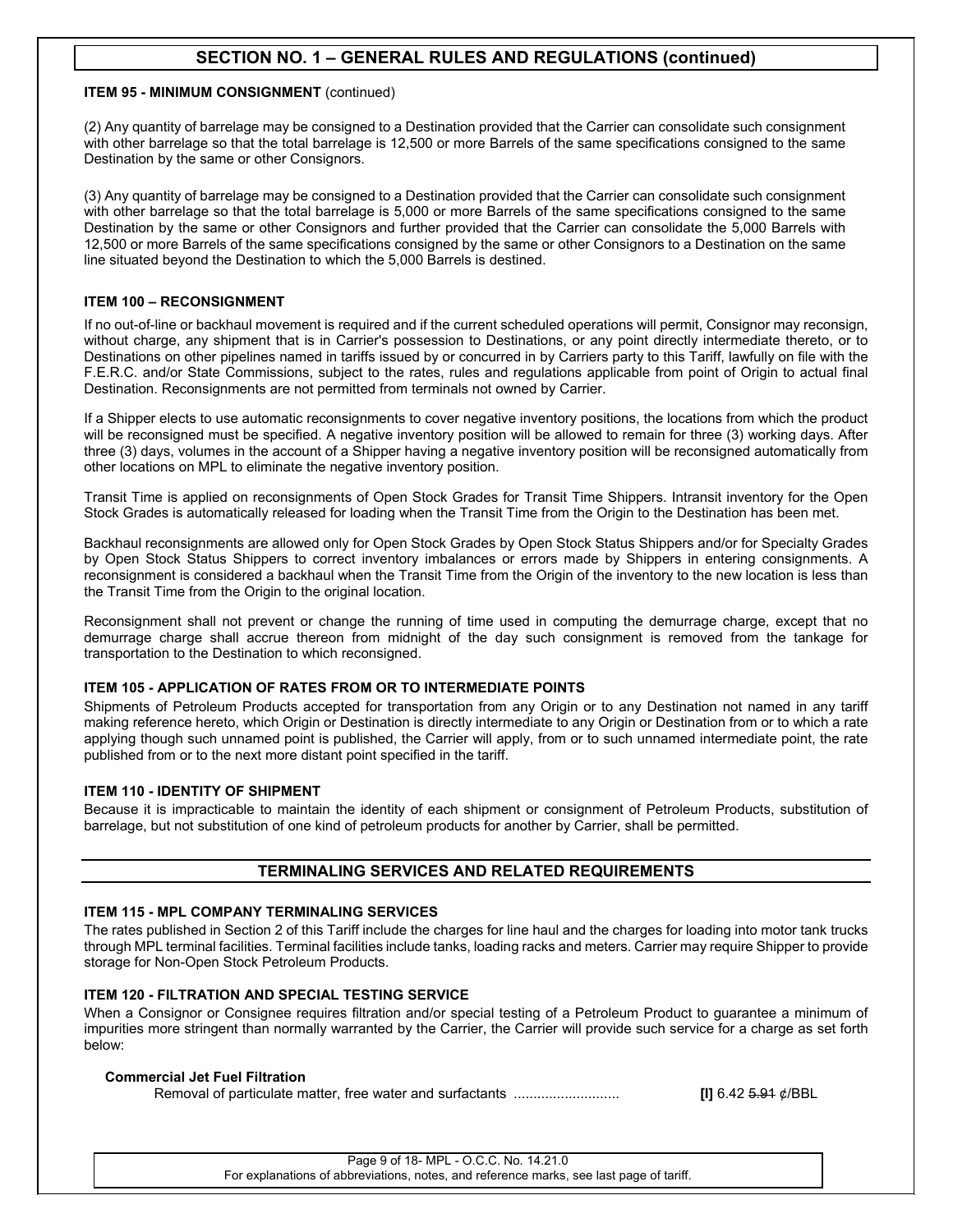## **ITEM 125 - DELIVERY TO DESTINATION**

Upon arrival at Destination, Petroleum Products shall be delivered into terminal or other facilities provided by the Consignor or Consignee, or into terminal facilities furnished by the Carrier where Carrier furnishes terminal facilities, pending receipt by Carrier from Consignor or Consignee of instructions relative to the further transportation thereof. Carrier may require Shipper to provide storage for Non-Open Stock Petroleum Products.

## **ITEM 130 - MINIMUM DELIVERY FROM CARRIER'S TERMINAL FACILITIES**

Each delivery from Carrier's terminal facilities by Consignor or Consignee must not be less than 4,000 United States gallons in volume before temperature correction.

## **ITEM 135 - DEMURRAGE CHARGES**

In order to provide space for delivery of succeeding shipments in Carrier's tankage or to otherwise prevent or relieve congestion at Destinations where Carrier provides tankage, Carrier may give notice to Consignors or Consignees to remove Petroleum Products from such terminal facilities. Petroleum Products specified in the notice which are not removed at the close of a five (5) day period, beginning the day after such notice is sent by the Carrier, shall be subject to a demurrage charge of **[U] five cents (5¢)** per Barrel per day until removed. Demurrage charges shall be payable upon presentation of an invoice by the Carrier.

#### **ITEM 140 - SPECIAL HANDLING SERVICES**

Petroleum Products which require special handling in MPL's pipelines or terminals because of special properties and/or specifications or because demand is insufficient may, if economically feasible and otherwise practical, be handled for an additional charge as set forth below:

| <b>Premium Unleaded Gasoline</b> | [I] 12.88 <del>11.85</del> ¢/BBL |
|----------------------------------|----------------------------------|
| <b>Premium Unleaded Gasoline</b> | [I] 8.59 <del>7.90</del> ¢/BBL   |

## **ITEM 142 - HIGH RVP UNLEADED GASOLINE**

#### *High RVP Unleaded Gasoline Shipments* **(JANUARY 1 THROUGH APRIL 30)**

From January 1 through April 30, MPL will transport unleaded gasoline having a Reid Vapor Pressure (RVP) which exceeds Carrier's normal Reid Vapor Pressure specifications, but which does not exceed **ASTM D4814 Volatility Classifications** at the time of shipment for **[I]** 21.38 49.67 cents per barrel in addition to the published transportation rate.

Shipments will be scheduled only when MPL has determined that the volume, specifications and routing of the various shipments will not impair its ability to comply with all Federal, State and Local regulations regarding the Reid Vapor Pressure of deliveries from Carrier's Facilities. Scheduling of high RVP shipments will be performed in a manner so as to avoid unjust discrimination or undue preference among Shippers.

#### **High RVP Unleaded Gasoline Withdrawal (MAY 1 THROUGH SEPTEMBER 15)**

Shippers must withdraw all high RVP gasoline (gasoline whose RVP is above the May 1 MPL delivery specifications found at [www.magellanlp.com/WhatWeDo/ProductSpecs.aspx](http://www.magellanlp.com/WhatWeDo/ProductSpecs.asp)) from Carrier's inventory prior to May 1. All inventory transactions will be recorded on a First In First Out (FIFO) basis. Shippers with high RVP inventory in Carrier's system beyond May 1 can be charged **[I]** 144.55 132.97 cents per barrel, per month. After May 1, Shippers will not be allowed to withdraw any high RVP gasoline inventories in Carrier's system until September 15.

## **ITEM 145 - CHARGES FOR SPILL COMPENSATION ACTS AND REGULATIONS**

In addition to the transportation charges and all other charges accruing on Petroleum Products accepted for transportation, a per Barrel charge will be assessed and collected in the amount of any tax, fee, or other charge levied against the Carrier in connection with such Petroleum Products pursuant to any Federal, State, or local act or regulation which levies a tax, fee, or other charge on the receipt, delivery, transfer, or transportation of such Petroleum Products within their jurisdiction for the purpose of creating a fund for the prevention, containment, clean up, and/or removal of spills and/or reimbursement of persons sustaining costs or losses therefrom.

### **ITEM 150 - COMMUNICATION FACILITIES**

Shippers may use the Message Facility of Carrier's "ATLAS" system to conduct pipeline business only. All messages are subject to audit. Use of the Carrier's "ATLAS" system for any purpose other than to conduct pipeline business will cause Shipper's privilege of use to be suspended for twelve (12) months. Carrier will not be liable for non-delivery of messages or for errors or delays in transmission or interruption of such service.

> Page 10 of 18- MPL - O.C.C. No. 14.21.0 For explanations of abbreviations, notes, and reference marks, see last page of tariff.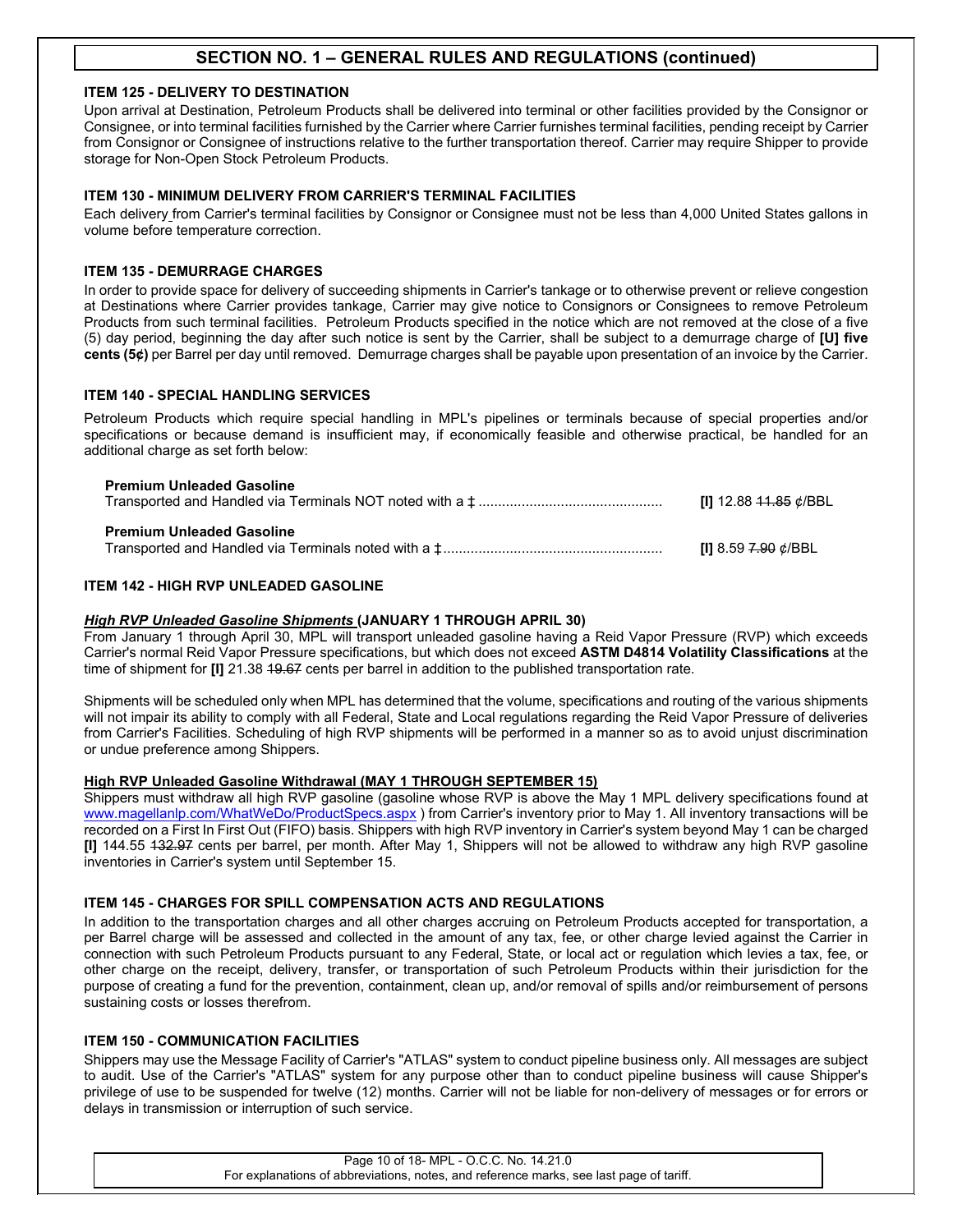## **LIABILITY AND CLAIM SETTLEMENT**

## **ITEM 155 - DUTY OF CARRIER**

## **Quantity**

The Carrier shall transport and deliver into terminal facilities at the applicable Destination(s), with reasonable diligence, a quantity of Petroleum Product equal in volume to the quantity of Petroleum Product accepted for transportation, less the appropriate tender deduction, transmix allocation and any other volume reduction provided or referenced in this tariff. In the event of nondelivery due to interface cuts or other operating losses in excess of the tender deduction, the Carrier shall have the right to satisfy any claim by product replacement or cash payment.

## **Quality**

Carrier shall have no duty to deliver Petroleum Product other than in conformance with state and federal governmental requirements for such Petroleum Product that apply to deliveries at the applicable Destination, except as otherwise noted in the specifications that apply to deliveries at such Destination as established by Carrier and set forth at the public website www.magellanlp.com/WhatWeDo/ProductSpecs.aspx.

## **ITEM 160 - LIABILITY OF CARRIER**

The Carrier shall not be liable for any delay in transportation or terminaling services or loss of Petroleum Products caused by acts of God; storm, flood, extreme weather, fire, explosion; war, invasion, hostilities, terrorism, rebellion, insurrection, riots; strikes, picketing or other labor stoppages, whether of Carrier's employees or otherwise; electrical or electronic failure or malfunction; communications failure or malfunction; computer hardware and/or software failure, malfunction, or inaccuracy; breakage or accident to machinery or equipment; proration; temporary restraining orders, injunctions, or compliance orders issued by courts or governmental agencies; seizure or destruction under quarantine or customs regulations, or confiscation by order of any government or public authority, or risks of contraband or illegal transportation or trade; or any cause not due to fault or negligence or any cause reasonably beyond the control of Carrier. In the event of such loss, each owner shall bear the loss in the same proportion as its share of the total quantity of the kind of product involved in the loss in the custody of the Carrier at the time of such loss. Each Shipper or Consignee shall be entitled to receive only so much of its share remaining after its due proportion of the loss is deducted. The Carrier shall compute the quantities of loss and shall prepare and submit a statement to the Shippers or Consignees showing the apportionment of the loss among the Shippers or Consignees involved.

Carrier will transport and deliver Petroleum Products with reasonable diligence and dispatch, but will not be liable for delays in transportation of Petroleum Products to a particular market.

The Carrier shall not be liable for discoloration, contamination or deterioration of Petroleum Products transported unless such discoloration, contamination or deterioration results from the negligence of the Carrier. In the event of such damage, each Shipper's or Consignee's share of the damaged Petroleum Product shall be in the same proportion as its share of the total quantity of shipments involved and each such Shipper or Consignee shall be allocated only its proportionate share of damaged Petroleum Product.

Inventory Owner shall protect, indemnify, defend and hold Carrier, its parent and affiliates harmless from and against all claims, losses, suits, liabilities, fines, penalties, damages and expenses (including reasonable attorneys' fees and expenses) of any kind or character arising from or related to (1) negligent or willful acts or omissions on the part of Inventory Owner, its employees, agents or contractors (including, but not limited to, any contractors transporting products(s) to or from any location on Carrier's system), or (2) liability arising from the chemical characteristics of product(s), except to the extent such liability arises from Carrier's negligence.

Product(s) in this Item refers to any individual product, as defined in this Tariff (in Item 20 – Petroleum Products Defined), or any combination thereof, whether achieved via in-line (automated) or splash (manual) blending.

In no event shall Carrier be liable to Shipper or Inventory owner for any losses, liabilities or damages, including special, punitive, exemplary, consequential, incidental or indirect losses or damages howsoever caused, (including but not limited to loss of revenue, loss of profits or present or future opportunities) whether or not foreseeable, and irrespective of the theory or cause of action upon which such damages might be based except for such actual losses or damages sustained as a result of and to the extent of Carrier's negligence.

## **ITEM 165 - CLAIMS: TIME FOR FILING**

Notice of any claim for loss, damage or liability for or in connection with Petroleum Products ("Claim", whether one or more) must be made in writing to the Carrier within nine (9) months after delivery of the Petroleum Products at the applicable Destination(s), or, in the case of a failure of Carrier to so deliver, then within nine (9) months after a reasonable time for delivery has elapsed. Failure to give such notice of any Claim shall be deemed to be a waiver and release of such Claim and of all rights to assert such Claim, and Carrier shall have no liability or obligation with respect thereto.

Suit against Carrier for any Claim must be instituted within two (2) years and one (1) day from the day when notice in writing is given by Carrier to the claimant that the Carrier has disallowed all or any part of such Claim. Any Claim for which suit has not been instituted in accordance with the foregoing provisions shall be deemed to have been waived, relinquished and released, and Carrier shall have no liability or obligation with respect thereto.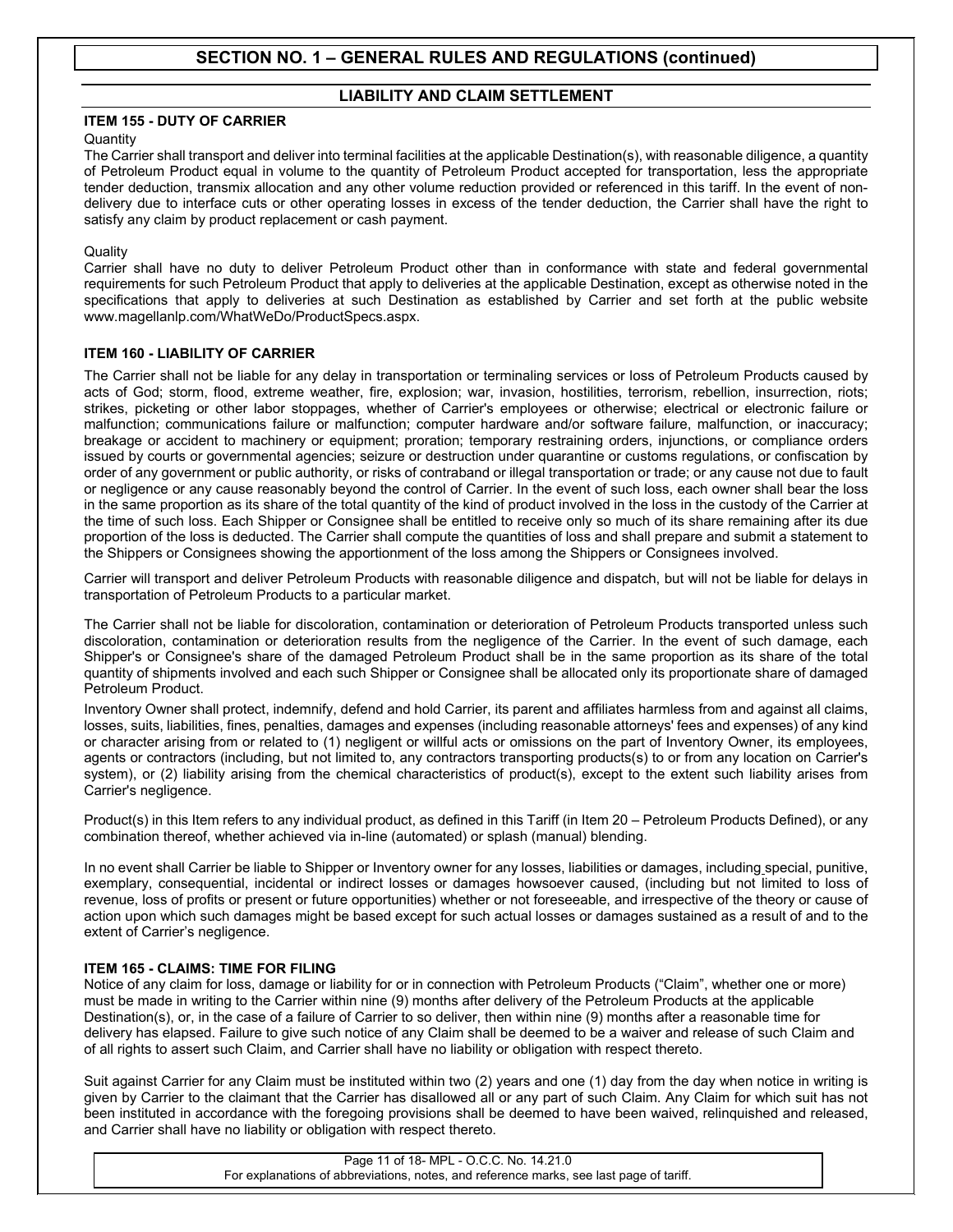|             |                                                       |            | <b>SECTION NO. 2 – LOCAL AND JOINT RATES</b><br>(Rates in Cents Per Barrel)<br>[I] Increase. All rates on this page are increased. |             |
|-------------|-------------------------------------------------------|------------|------------------------------------------------------------------------------------------------------------------------------------|-------------|
|             |                                                       |            | Rates in Items 206 - 225 apply on Petroleum Products.                                                                              |             |
| <b>ITEM</b> | <b>FROM</b>                                           |            | TO                                                                                                                                 | <b>RATE</b> |
|             |                                                       | $\ddagger$ | Duncan, OK                                                                                                                         | 112.58      |
|             |                                                       |            | Enid, OK                                                                                                                           | 276.23      |
|             |                                                       | $\ddagger$ | Heavener, OK                                                                                                                       | 180.71      |
| 206         | Ardmore, OK<br>(on Valero Partners<br>Wynnewood, LLC) |            | Oklahoma City (MPL), OK                                                                                                            | 172.68      |
|             |                                                       | $\ddagger$ | Oklahoma City (TMP), OK                                                                                                            | 149.78      |
|             |                                                       |            | Tulsa, OK                                                                                                                          | 211.93      |
|             |                                                       | $\ddagger$ | Wynnewood, OK                                                                                                                      | 41.72       |
|             | Ponca City, OK                                        |            | Enid, OK                                                                                                                           | 159.00      |
|             |                                                       | $\ddagger$ | Heavener, OK                                                                                                                       | 226.99      |
| 215         |                                                       |            | Oklahoma City (MPL), OK                                                                                                            | 159.00      |
|             |                                                       | $\pm$      | Oklahoma City (TMP), OK                                                                                                            | 134.00      |
|             |                                                       |            | Tulsa, OK                                                                                                                          | 96.37       |
|             | Tulsa, OK                                             | $\ddagger$ | Cushing, OK                                                                                                                        | 98.29       |
|             |                                                       |            | Enid, OK                                                                                                                           | 159.00      |
| 220         |                                                       | $\ddagger$ | Heavener, OK                                                                                                                       | 226.99      |
|             |                                                       |            | Oklahoma City (MPL), OK                                                                                                            | 159.00      |
|             |                                                       | $\ddagger$ | Oklahoma City (TMP), OK                                                                                                            | 134.00      |
|             |                                                       |            | Tulsa, OK                                                                                                                          | 96.37       |
|             |                                                       | $\ddagger$ | Duncan, OK                                                                                                                         | 83.90       |
|             | Wynnewood, OK                                         |            | Enid, OK                                                                                                                           | 247.55      |
|             |                                                       | $\ddagger$ | Heavener, OK                                                                                                                       | 152.03      |
| 225         |                                                       |            | Oklahoma City (MPL), OK                                                                                                            | 144.00      |
|             |                                                       | $\ddagger$ | Oklahoma City (TMP), OK                                                                                                            | 121.10      |
|             |                                                       |            | Tulsa, OK                                                                                                                          | 183.25      |
|             |                                                       | $\ddagger$ | Wynnewood, OK                                                                                                                      | 13.04       |

# **ITEM NO. 245 – PUMP OVER CHARGE.**

L

When pumping schedules permit, MPL shall directly pump over product via the transfer lines from the Tulsa- Holly, OK facility to the Glenpool-Explorer, OK facility and/or transfer to and from Holly East, OK facility and Holly West, OK facility for a charge of **[I] 46.66**¢ 44.44¢ per barrel.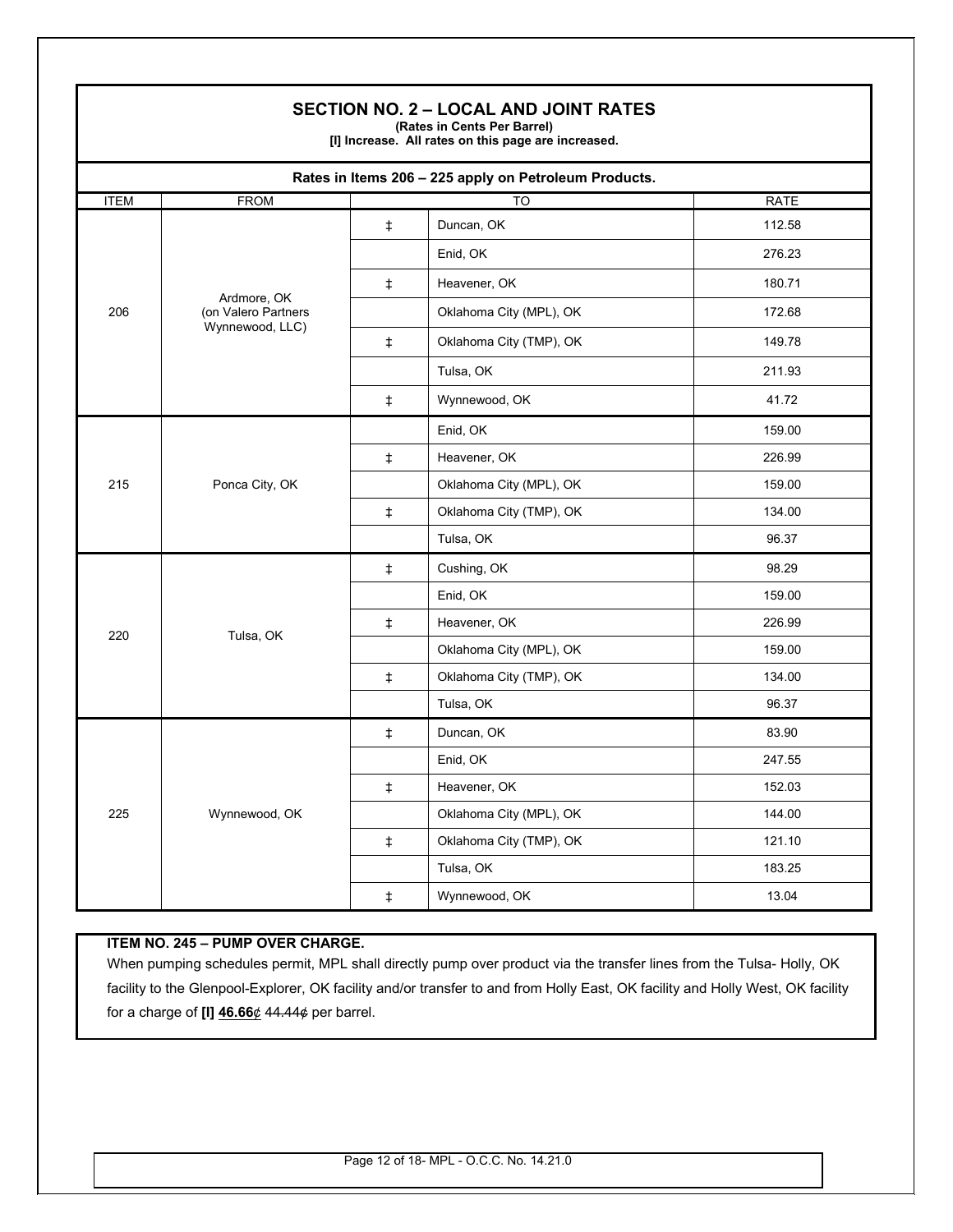|                    | <b>TWO-YEAR INCENTIVE PROGRAM</b>                                                                                                                                                                                                                                                                                                                                                                                                                                                                                                                                                                                    |                                                                                                                                                                                                                                                                                                                                                                                                                 |  |  |
|--------------------|----------------------------------------------------------------------------------------------------------------------------------------------------------------------------------------------------------------------------------------------------------------------------------------------------------------------------------------------------------------------------------------------------------------------------------------------------------------------------------------------------------------------------------------------------------------------------------------------------------------------|-----------------------------------------------------------------------------------------------------------------------------------------------------------------------------------------------------------------------------------------------------------------------------------------------------------------------------------------------------------------------------------------------------------------|--|--|
| <b>ITEM</b><br>NO. | From: Wynnewood, OK<br>To: Oklahoma City (MPL), OK and Tulsa, OK                                                                                                                                                                                                                                                                                                                                                                                                                                                                                                                                                     |                                                                                                                                                                                                                                                                                                                                                                                                                 |  |  |
|                    | 1. Rates corresponding to this Item, as contained in Item 241, apply to Supplier deliveries of Petroleum Products<br>at the Incentive Destinations from the Incentive Origin of Wynnewood, OK. The Incentive Destinations<br>defined under the corresponding Volume Incentive program in Item 240 of F.E.R.C. No. [W] 170.38.0<br>470.36.0, supplements thereto and reissues thereof are included herein in Paragraph 3 of this Item as<br>reference to the entire program.                                                                                                                                          |                                                                                                                                                                                                                                                                                                                                                                                                                 |  |  |
|                    | Any Supplier, the authorized party via Carrier's ATLAS system who delivers Petroleum Products out of the<br>system, desiring to avail themselves of the Incentive Rates as set forth herein must satisfy all of the following<br>provisions.                                                                                                                                                                                                                                                                                                                                                                         |                                                                                                                                                                                                                                                                                                                                                                                                                 |  |  |
|                    | a) Suppliers must enter into a prior written commitment with Carrier.<br>b)<br>or any successive issues, reissues and amendments thereto.<br>C)<br>d)<br>Item.                                                                                                                                                                                                                                                                                                                                                                                                                                                       | The Commitment Term shall be twenty-four (24) months, but not longer than the effectiveness of this Item<br>The Effective Date of this commitment will be no sooner than the first day of the first calendar month<br>following receipt by Carrier of an executed written commitment from the Supplier.<br>The Total Guaranteed Committed Volume shall be equal to the amounts specified in Paragraph 3 of this |  |  |
|                    | In addition to the terms and conditions contained in this Item, all applicable rules and regulations contained<br>2.<br>within this tariff also apply.                                                                                                                                                                                                                                                                                                                                                                                                                                                               |                                                                                                                                                                                                                                                                                                                                                                                                                 |  |  |
|                    | The Total Guaranteed Committed Volume under this Item shall be equal to 13,700,000 barrels over the<br>3.<br>twenty-four (24) month Commitment Term. The Total Guaranteed Committed Volume shall be comprised of<br>all the barrels delivered by Carrier for the Supplier to the Carrier destinations of Oklahoma City (MPL), OK,<br>and Tulsa, OK. (Referenced destinations in Item 240 of F.E.R.C. No. [W] 170.38.0 170.36.0, supplements<br>thereto and reissues thereof: Kansas City, KS (Fairfax and/or Olathe) and Springfield, MO.)                                                                           |                                                                                                                                                                                                                                                                                                                                                                                                                 |  |  |
|                    | Of the Total Guaranteed Committed Volume requirement, Carrier must deliver for Supplier, the following<br><b>Total Destination Guaranteed Committed Volumes:</b>                                                                                                                                                                                                                                                                                                                                                                                                                                                     |                                                                                                                                                                                                                                                                                                                                                                                                                 |  |  |
| 240                | Destination                                                                                                                                                                                                                                                                                                                                                                                                                                                                                                                                                                                                          | <b>Total Destination Committed Volume</b><br>(Barrels)                                                                                                                                                                                                                                                                                                                                                          |  |  |
|                    | Oklahoma City (MPL), OK<br>8,000,000                                                                                                                                                                                                                                                                                                                                                                                                                                                                                                                                                                                 |                                                                                                                                                                                                                                                                                                                                                                                                                 |  |  |
|                    | 2,000,000<br>Tulsa, OK                                                                                                                                                                                                                                                                                                                                                                                                                                                                                                                                                                                               |                                                                                                                                                                                                                                                                                                                                                                                                                 |  |  |
|                    | Referenced destinations in Item 240 of F.E.R.C. No. [W] 170.38.0 470.36.0, supplements thereto<br>and reissues thereof:                                                                                                                                                                                                                                                                                                                                                                                                                                                                                              |                                                                                                                                                                                                                                                                                                                                                                                                                 |  |  |
|                    | Kansas City, KS (Fairfax and/or Olathe)<br>1,700,000                                                                                                                                                                                                                                                                                                                                                                                                                                                                                                                                                                 |                                                                                                                                                                                                                                                                                                                                                                                                                 |  |  |
|                    | 2,000,000<br>Springfield, MO                                                                                                                                                                                                                                                                                                                                                                                                                                                                                                                                                                                         |                                                                                                                                                                                                                                                                                                                                                                                                                 |  |  |
|                    | Volumes moved under the corresponding Volume Incentive Program in Item 240 of F.E.R.C. No. [W]<br>4.<br>170.38.0 470.36.0, supplements thereto and reissues thereof, may apply towards the Total Guaranteed<br>Committed Volumes and the Total Destination Guaranteed Committed Volumes in this Item. Similarly,<br>volumes moved under this Item may apply towards the Total Guaranteed Committed Volume and the Total<br>Destination Guaranteed Committed Volume in the corresponding Volume Incentive Program in the F.E.R.C.<br>tariff publication listed hereinabove, supplements thereto and reissues thereof. |                                                                                                                                                                                                                                                                                                                                                                                                                 |  |  |
|                    | All volumes delivered from any Origin at the Incentive Destinations defined in Paragraph 3 by the Carrier for<br>5.<br>the Supplier will apply toward the Total Guaranteed Committed Volume and Total Destination Guaranteed<br>Committed Volume obligation during the Commitment Term. However, the Incentive Rate will be applied<br>only to volumes delivered by Carrier for Supplier at the Incentive Destinations defined in Paragraph 3 from<br>the Incentive Rate Origin of Wynnewood, OK during the Commitment Term.                                                                                         |                                                                                                                                                                                                                                                                                                                                                                                                                 |  |  |
|                    | Any volumes delivered by Carrier for Supplier under this Item shall not be eligible for any other Item of this<br>6.<br>Tariff.                                                                                                                                                                                                                                                                                                                                                                                                                                                                                      |                                                                                                                                                                                                                                                                                                                                                                                                                 |  |  |
|                    | Carrier will invoice at the time of shipment and at the rates set out in Item 225 of this tariff. After the end of<br>7.<br>each month, Carrier will calculate the difference between the rate invoiced and the Incentive Rate for volumes<br>delivered during the previous month at the Incentive Destinations from the Incentive Rate Origin, and will<br>issue a payment to Supplier.                                                                                                                                                                                                                             |                                                                                                                                                                                                                                                                                                                                                                                                                 |  |  |
|                    |                                                                                                                                                                                                                                                                                                                                                                                                                                                                                                                                                                                                                      |                                                                                                                                                                                                                                                                                                                                                                                                                 |  |  |
|                    | Page 13 of 18- MPL - O.C.C. No. 14.21.0                                                                                                                                                                                                                                                                                                                                                                                                                                                                                                                                                                              |                                                                                                                                                                                                                                                                                                                                                                                                                 |  |  |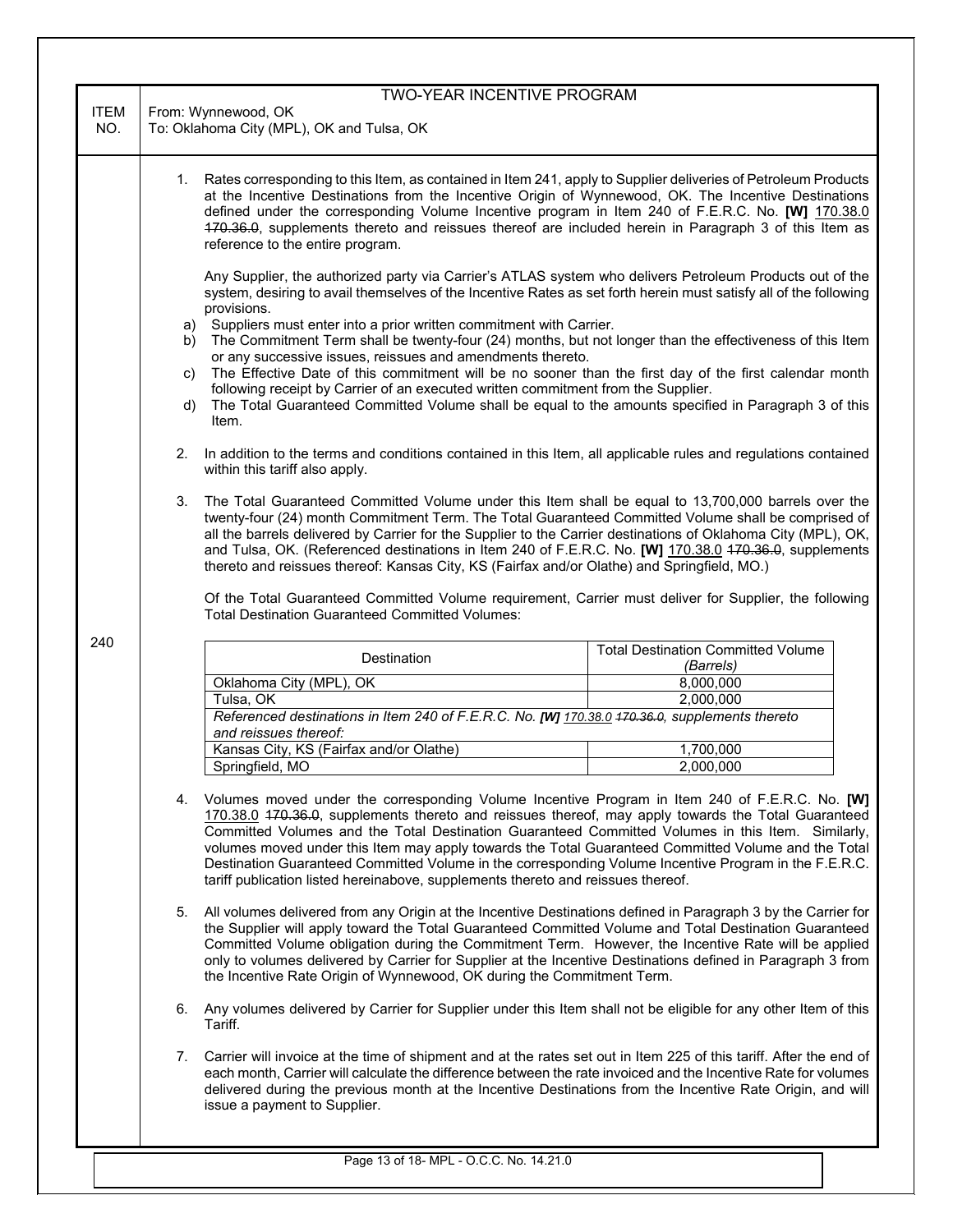| <b>ITEM</b><br>NO. | <b>TWO-YEAR INCENTIVE PROGRAM (continued)</b><br>From: Wynnewood, OK<br>To: Oklahoma City (MPL), OK and Tulsa, OK |                                                                                                                                                                                                                                                                                                                                                                                                                                                                                                                                                                                                                                                                                                                                                                                                                                               |  |
|--------------------|-------------------------------------------------------------------------------------------------------------------|-----------------------------------------------------------------------------------------------------------------------------------------------------------------------------------------------------------------------------------------------------------------------------------------------------------------------------------------------------------------------------------------------------------------------------------------------------------------------------------------------------------------------------------------------------------------------------------------------------------------------------------------------------------------------------------------------------------------------------------------------------------------------------------------------------------------------------------------------|--|
|                    | 8.                                                                                                                | At the end of the Commitment Term, if the Supplier did not meet the Total Destination Guaranteed Committed<br>Volume at one or more Destinations, the Supplier will pay a Destination Commitment Reversion equal to the<br>difference between the Total Destination Guaranteed Committed Volume for each Destination requirement<br>and the actual volume delivered to that Destination during the Commitment Term multiplied by the Incentive<br>Rate to the respective Destination in effect at the end of the Commitment Term.                                                                                                                                                                                                                                                                                                             |  |
| 240<br>(Cont)      | 9.                                                                                                                | Carrier shall not be obligated during any one calendar month to deliver more than one hundred twenty-five<br>percent (125%) of the prorated monthly Total Destination Guaranteed Committed Volume, or the prorated<br>monthly Total Guaranteed Committed Volume less the prorated monthly Total Destination Guaranteed<br>Committed Volumes, based on volumes set out in Paragraph 3 above.                                                                                                                                                                                                                                                                                                                                                                                                                                                   |  |
|                    |                                                                                                                   | 10. If a Supplier fails to meet the Total Guaranteed Committed Volume and/or the Destination Guaranteed<br>Commitment Volume, and that failure is the direct result of the Carrier's inability to provide service, the Total<br>Guaranteed Committed Volume and/or the Total Destination Guaranteed Committed Volume shall be<br>reduced prorata on a day for day basis for each day that the Carrier was unable to provide service. The<br>Supplier must assert its claim of Carrier's failure to provide service in writing to Carrier within the first ten (10)<br>days of the month following the event of Carrier's failure to provide service. The Supplier will bear the burden<br>of proof in showing that Carrier's failure to provide service did, in fact, result in the Supplier's failure to meet<br>its commitment obligations. |  |

|          | <b>TWO-YEAR INCENTIVE RATES</b><br>(Rates in Cents Per Barrel)<br>[I] Increase. All rates in this item are increased. |                              |
|----------|-----------------------------------------------------------------------------------------------------------------------|------------------------------|
| ITEM NO. | TO                                                                                                                    | <b>FROM</b><br>WYNNEWOOD, OK |
| 241      | Oklahoma City (MPL), OK                                                                                               | 110.88                       |
|          | Tulsa, OK                                                                                                             | 128.27                       |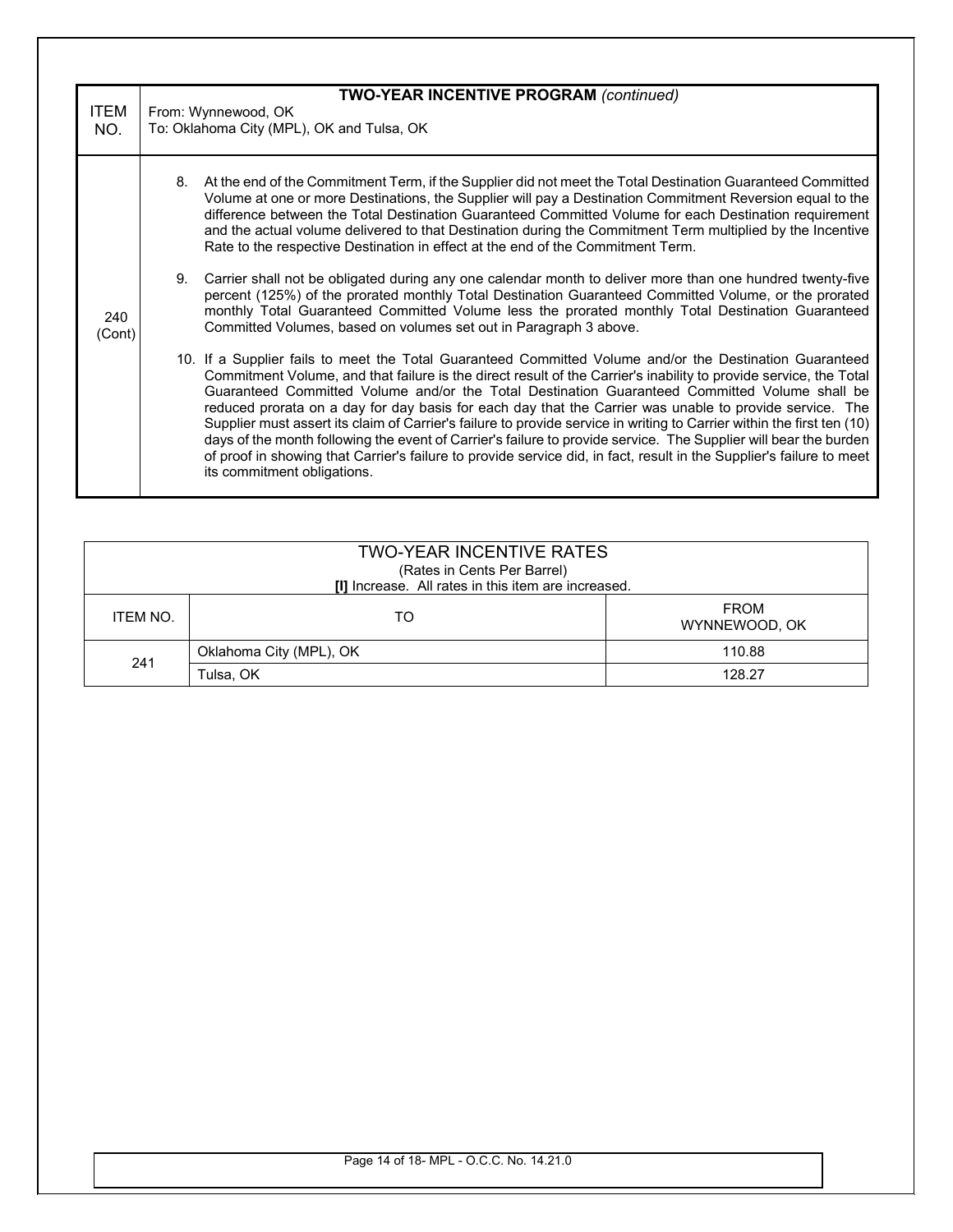|                          | TEN-YEAR INCENTIVE PROGRAM                                                                                                                                                                                                                                                                                                                                                                                                                                                                                                                                                                                                                                                                                                                                                                                                                                                                                                                                                                                                                                                                                                                                                                                                                                                 |  |  |
|--------------------------|----------------------------------------------------------------------------------------------------------------------------------------------------------------------------------------------------------------------------------------------------------------------------------------------------------------------------------------------------------------------------------------------------------------------------------------------------------------------------------------------------------------------------------------------------------------------------------------------------------------------------------------------------------------------------------------------------------------------------------------------------------------------------------------------------------------------------------------------------------------------------------------------------------------------------------------------------------------------------------------------------------------------------------------------------------------------------------------------------------------------------------------------------------------------------------------------------------------------------------------------------------------------------|--|--|
| <b>ITEM</b><br><b>NO</b> | From Incentive Origins: Oklahoma Central and Wynnewood, OK Origins                                                                                                                                                                                                                                                                                                                                                                                                                                                                                                                                                                                                                                                                                                                                                                                                                                                                                                                                                                                                                                                                                                                                                                                                         |  |  |
|                          | To Incentive Destination: Tulsa, OK                                                                                                                                                                                                                                                                                                                                                                                                                                                                                                                                                                                                                                                                                                                                                                                                                                                                                                                                                                                                                                                                                                                                                                                                                                        |  |  |
|                          | 1. Rates corresponding to this Item (Item 266: Ten Year Incentive Rates herein) apply to Supplier deliveries of<br>Petroleum Products at the Incentive Destinations from any Incentive Rate Origins or Origin Groups as<br>defined in Item 266 herein. The Incentive Destinations defined under the corresponding Volume Incentive<br>program in Item 165, F.E.R.C. No. [W] 170.38.0 470.36.0, supplements thereto and reissues thereof are<br>included herein in Paragraph 3 of this Item as reference to the entire program.                                                                                                                                                                                                                                                                                                                                                                                                                                                                                                                                                                                                                                                                                                                                             |  |  |
|                          | Any Supplier, the authorized party via Carrier's ATLAS system who delivers Petroleum Products out of the<br>system, desiring to avail themselves of the Incentive Rates as set forth herein must satisfy all of the<br>following provisions to be a "Participating Supplier":<br>a) A Participating Supplier must enter into a prior written commitment with Carrier,<br>b) The Commitment Term shall be ten-years (120 months), but not longer than the effectiveness of<br>this Item or any successive issues, reissues and amendments thereto,<br>The Effective Date of this commitment will be no sooner than the first day of the first calendar<br>C)<br>month following receipt by Carrier of the executed written commitment from Participating Supplier,<br>and<br>The Total Guaranteed Committed Volume shall be equal to the amounts specified in Paragraph 3<br>d)<br>of this Item.<br>2. In addition to the terms and conditions contained in this Item, all applicable rules and regulations contained<br>within this tariff also apply.<br>3. The Total Guaranteed Committed Volume under this Item shall be equal to 90,885,500 barrels over the ten<br>year (120 month), Commitment Term. The Total Guaranteed Committed Volume shall be comprised of all |  |  |
| 265                      | the barrels delivered by Carrier for the Participating Supplier to the following Carrier destinations:<br>Incentive Destinations: Tulsa, OK<br>(Referenced Incentive Destinations in Item 165 of F.E.R.C. No. [W] 170.38.0 470.36.0, supplements<br>thereto and reissues thereof)<br>Kansas City, KS (Fairfax and/or Olathe)<br>‡ Wichita, KS<br>Des Moines, IA<br>Omaha (MPL), NE                                                                                                                                                                                                                                                                                                                                                                                                                                                                                                                                                                                                                                                                                                                                                                                                                                                                                         |  |  |
|                          | In addition to the Total Guaranteed Committed Volume requirement, Carrier must deliver for Participating<br>Supplier a Minimum Two-Year (24 month) Destination Guaranteed Committed Volume equal to 18,177,000<br>comprised of the following Incentive Destinations over a consecutive two-year (24 Month) period:                                                                                                                                                                                                                                                                                                                                                                                                                                                                                                                                                                                                                                                                                                                                                                                                                                                                                                                                                         |  |  |
|                          | Minimum Two-Year (24 month)<br><b>Incentive Destinations</b><br>Destination Guaranteed Committed Volumes (barrels)                                                                                                                                                                                                                                                                                                                                                                                                                                                                                                                                                                                                                                                                                                                                                                                                                                                                                                                                                                                                                                                                                                                                                         |  |  |
|                          | Tulsa, OK<br>4,380,000                                                                                                                                                                                                                                                                                                                                                                                                                                                                                                                                                                                                                                                                                                                                                                                                                                                                                                                                                                                                                                                                                                                                                                                                                                                     |  |  |
|                          | (Referenced Incentive Destinations in Item 165 of F.E.R.C. No. [W] 170.38.0 470.36.0, supplements thereto and<br>reissues thereof)                                                                                                                                                                                                                                                                                                                                                                                                                                                                                                                                                                                                                                                                                                                                                                                                                                                                                                                                                                                                                                                                                                                                         |  |  |
|                          | Kansas City, KS (Fairfax and/or Olathe)<br>9,855,000                                                                                                                                                                                                                                                                                                                                                                                                                                                                                                                                                                                                                                                                                                                                                                                                                                                                                                                                                                                                                                                                                                                                                                                                                       |  |  |
|                          | Des Moines, IA<br>1,204,500                                                                                                                                                                                                                                                                                                                                                                                                                                                                                                                                                                                                                                                                                                                                                                                                                                                                                                                                                                                                                                                                                                                                                                                                                                                |  |  |
|                          | Omaha (MPL), NE<br>547,500                                                                                                                                                                                                                                                                                                                                                                                                                                                                                                                                                                                                                                                                                                                                                                                                                                                                                                                                                                                                                                                                                                                                                                                                                                                 |  |  |
|                          | ‡Wichita, KS<br>2,190,000                                                                                                                                                                                                                                                                                                                                                                                                                                                                                                                                                                                                                                                                                                                                                                                                                                                                                                                                                                                                                                                                                                                                                                                                                                                  |  |  |
|                          | Total Minimum Two-Year (24 month) Commitment<br>18,177,000                                                                                                                                                                                                                                                                                                                                                                                                                                                                                                                                                                                                                                                                                                                                                                                                                                                                                                                                                                                                                                                                                                                                                                                                                 |  |  |
|                          | Qualifying volumes that will apply toward the Total Guaranteed Committed Volume and the Minimum Two-Year<br>4.<br>(24 month) Destination Guaranteed Committed Volume obligation during the Commitment Term shall include:<br>All volumes delivered from any Origin at the Incentive Destinations defined in Paragraph 3 by Carrier<br>a)<br>for the Participating Supplier, and<br>All volumes delivered from any Origin at the Incentive Destinations defined in Paragraph 3 by Carrier<br>b)<br>for a supplier other than Participating Supplier, for which the volume is delivered to a final destination<br>owned by the Participating Supplier and who is identified as the consignee on the bill of lading. Carrier<br>may require Participating Supplier to provide satisfactory documentation for verification of any volumes                                                                                                                                                                                                                                                                                                                                                                                                                                      |  |  |
|                          | delivered pursuant to this provision.                                                                                                                                                                                                                                                                                                                                                                                                                                                                                                                                                                                                                                                                                                                                                                                                                                                                                                                                                                                                                                                                                                                                                                                                                                      |  |  |

Page 15 of 18- MPL - O.C.C. No. 14.21.0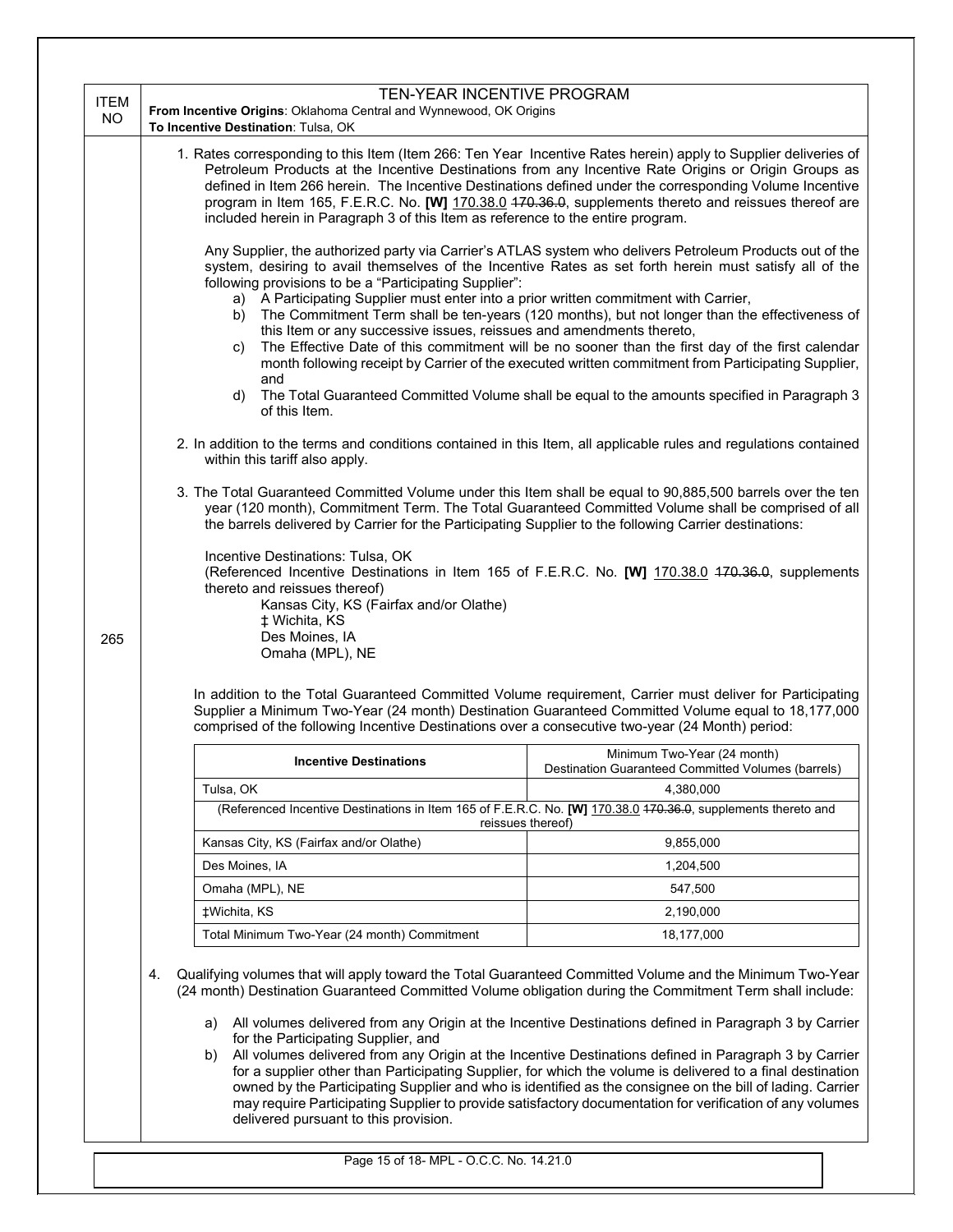| <b>ITEM</b><br><b>NO</b> | TEN-YEAR INCENTIVE PROGRAM (Continued)<br>From Incentive Origins: Oklahoma Central and Wynnewood, OK Origins<br>To Incentive Destination: Tulsa, OK                                                                                                                                                                                                                                                                                                                                                                                                                                                                                                                                                                                                                                                                                                                                                                                                                                                                                                                                                             |
|--------------------------|-----------------------------------------------------------------------------------------------------------------------------------------------------------------------------------------------------------------------------------------------------------------------------------------------------------------------------------------------------------------------------------------------------------------------------------------------------------------------------------------------------------------------------------------------------------------------------------------------------------------------------------------------------------------------------------------------------------------------------------------------------------------------------------------------------------------------------------------------------------------------------------------------------------------------------------------------------------------------------------------------------------------------------------------------------------------------------------------------------------------|
|                          | Any volumes delivered by Carrier for Supplier under this Item shall not be eligible for any other volume<br>5.<br>incentive program.                                                                                                                                                                                                                                                                                                                                                                                                                                                                                                                                                                                                                                                                                                                                                                                                                                                                                                                                                                            |
|                          | Volumes moved under the corresponding Volume Incentive Program in Item 165 of F.E.R.C. No. [W] 170.38.0<br>6.<br>470.36.0, and Item 265 of K.C.C. No. [W] 45 44 supplements thereto and reissues thereof, may apply towards<br>the Total Guaranteed Committed Volumes and the Minimum Two-Year (24 month) Destination Guaranteed<br>Committed Volumes in this Item. Similarly, volumes moved under this Item may apply towards the Total<br>Guaranteed Committed Volume and the Minimum Two-Year (24 month) Destination Guaranteed Committed<br>Volume in the corresponding Volume Incentive Program in the tariff publications listed hereinabove,<br>supplements thereto and reissues thereof.                                                                                                                                                                                                                                                                                                                                                                                                                |
|                          | The Incentive Rate will be applied only to volumes delivered by Carrier for Participating Supplier that<br>7.<br>Participating Supplier is the named supplier at the Incentive Destinations defined in Paragraph 3 from the<br>eligible Incentive Rate Origins or Origin Groups as defined in Item 166 herein during the Commitment Term.<br>No volumes that qualify under 4. (b) above will receive the Incentive Rate.                                                                                                                                                                                                                                                                                                                                                                                                                                                                                                                                                                                                                                                                                        |
|                          | 8.<br>Carrier may adjust the Incentive Rates set out in Item 166 at any time by the same percentage change as the<br>corresponding base rate is adjusted. If Carrier elects not to take an allowed increase in a given year, Carrier<br>may take the cumulative allowed increases in any subsequent year. Adjustment of the Incentive Rates is<br>contingent upon the effectiveness of such rates as allowed by the Federal Energy Regulatory Commission. If<br>for any reason, the Federal Energy Regulatory Commission orders an investigation or suspension of Carrier's<br>tariff, Carrier shall have the right to terminate its obligations under this Item by providing sixty (60) days written<br>notice to Participating Supplier. Carrier may terminate this commitment as to any Incentive Destination upon<br>ninety (90) days prior written notice if the Carrier sells any or all of its pipelines connecting or supplying the<br>Incentive Destination and such sale would significantly impair Carrier's ability to perform its obligations as to<br>such Incentive Destination under this Item. |
| 265<br>(Cont.)           | 9.<br>Carrier will invoice at the time of shipment and at rates set out in Items 215, 220 and 225 of this tariff. After<br>the end of each month, Carrier will calculate the difference between the rate invoiced and the applicable<br>Incentive Rate defined in Item 266 for volumes delivered in Participating Supplier's name during the previous<br>month at the Incentive Destinations from all eligible Incentive Rate Origins or Origin Groups, and will issue a<br>payment to Participating Supplier.                                                                                                                                                                                                                                                                                                                                                                                                                                                                                                                                                                                                  |
|                          | 10. At the end of each two-year (24 month) period from the commitment Effective Date, if the Participating Supplier<br>did not meet the Minimum Two-Year (24 month) Destination Guaranteed Committed Volume at one or more<br>Destinations, the Participating Supplier will pay a Commitment Reversion equal to the difference between the<br>total Minimum Two-Year (24 month) Destination Guaranteed Committed Volume for each Destination<br>requirement and the actual qualifying volumes, as defined in Paragraph 4(a) and 4(b) above, delivered to that<br>Destination during the two-year (24 month) period multiplied by the Incentive Rate defined in Item 166 of<br>F.E.R.C. No. [W] 170.38.0 470.36.0, supplements thereto and reissues thereof, from Kansas Origins to the<br>respective Destination in effect at the end of the two-year (24 month) period. No volumes shall be carried<br>forward to meet the Minimum Two-Year (24 month) Destination Guaranteed Committed Volume in subsequent<br>years.                                                                                         |
|                          | 11. Carrier shall not be obligated during any one calendar month to deliver more than one hundred fifty percent<br>(150%) of the prorated monthly Minimum Two-Year (24 month) Destination Guaranteed Committed Volume,<br>based on volumes set out in Paragraph 3 above.                                                                                                                                                                                                                                                                                                                                                                                                                                                                                                                                                                                                                                                                                                                                                                                                                                        |
|                          | 12. If a Participating Supplier fails to meet the Minimum Two-Year (24 month) Destination Guaranteed Committed<br>Volume, and that failure is the direct result of the Carrier's inability to provide service, the Total Guaranteed<br>Committed Volume and/or the Minimum Two-Year (24 month) Destination Guaranteed Committed Volume,<br>shall be reduced prorata on a day for day basis for each day that the Carrier was unable to provide service.<br>The Participating Supplier must assert its claim of Carrier's failure to provide service in writing to Carrier within<br>the first ten (10) days of the month following the event of Carrier's failure to provide service. The Participating<br>Supplier will bear the burden of proof in showing that Carrier's failure to provide service did, in fact, result in<br>the Participating Supplier's failure to meet its commitment obligations.                                                                                                                                                                                                      |
|                          | Page 16 of 18- MPL - O.C.C. No. 14.21.0                                                                                                                                                                                                                                                                                                                                                                                                                                                                                                                                                                                                                                                                                                                                                                                                                                                                                                                                                                                                                                                                         |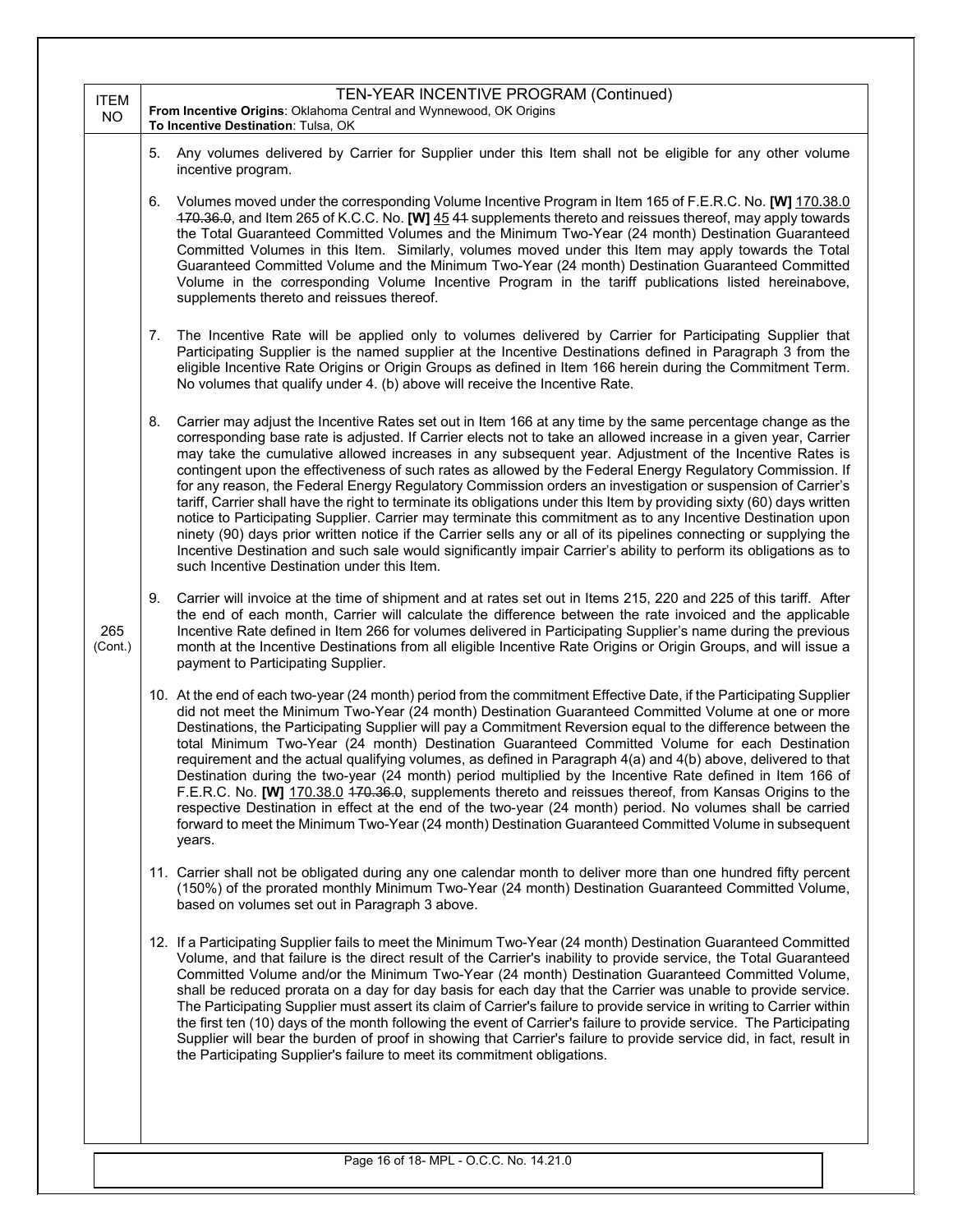| <b>ITEM</b><br><b>NO</b> | TEN-YEAR INCENTIVE PROGRAM (Continued)<br>From Incentive Origins: Oklahoma Central and Wynnewood, OK Origins<br>To Incentive Destination: Tulsa, OK                                                                                                                                                                                                                                                                                                                                                                                                                                                                                                                                                                                                                                                       |
|--------------------------|-----------------------------------------------------------------------------------------------------------------------------------------------------------------------------------------------------------------------------------------------------------------------------------------------------------------------------------------------------------------------------------------------------------------------------------------------------------------------------------------------------------------------------------------------------------------------------------------------------------------------------------------------------------------------------------------------------------------------------------------------------------------------------------------------------------|
| 265                      | 13. In the event Participating Supplier withdraws all business activities as a result of the sale of assets to a non-<br>affiliated third party within a market area defined herein, Participating Supplier shall provide to Carrier, a 90 day<br>prior written notification of such sale and/or event. The notification must detail the circumstances involved in<br>the exiting of the defined market area. Upon Carrier's receipt of notification, Carrier shall reduce the Total<br>Guaranteed Committed Volume and/or the Minimum Two-Year (24 month) Destination Guaranteed Committed<br>Volume for the defined market area on a prorated basis. The Commitment Reversion defined in paragraph 10<br>herein, shall be administered on a prorated basis subject to the provisions of this paragraph. |
| (Cont.)                  | 14. In the event Participating Supplier experiences Force Majeure that delays delivery of product to Carrier at point<br>of origin, Carrier may, at its sole discretion, upon written notification of circumstances from Participating<br>Supplier, extend the Commitment Term. Such extension period shall in no event, individually or cumulatively,<br>exceed a total of thirty (30) days over the Commitment Term. Force Majeure shall mean acts of God, strikes,<br>lockouts, or other industrial disturbances, acts of public enemy, wars, terrorists, insurrections, riots, lightning,<br>earthquakes, fires, floods, storms, washouts and any other causes, not within the control of Participating<br>Supplier.                                                                                  |

| <b>TEN-YEAR INCENTIVE RATES</b><br>(Rates in Cents Per Barrel)<br>[I] Increase. All rates on this page are increased. |           |                                                                |               |  |
|-----------------------------------------------------------------------------------------------------------------------|-----------|----------------------------------------------------------------|---------------|--|
| Item No.                                                                                                              | ΤО        | <b>FROM</b><br>Oklahoma-Central Origins<br>Ponca City<br>Tulsa | Wynnewood, OK |  |
| 266                                                                                                                   | Tulsa, OK | 52.44                                                          | 99.69         |  |